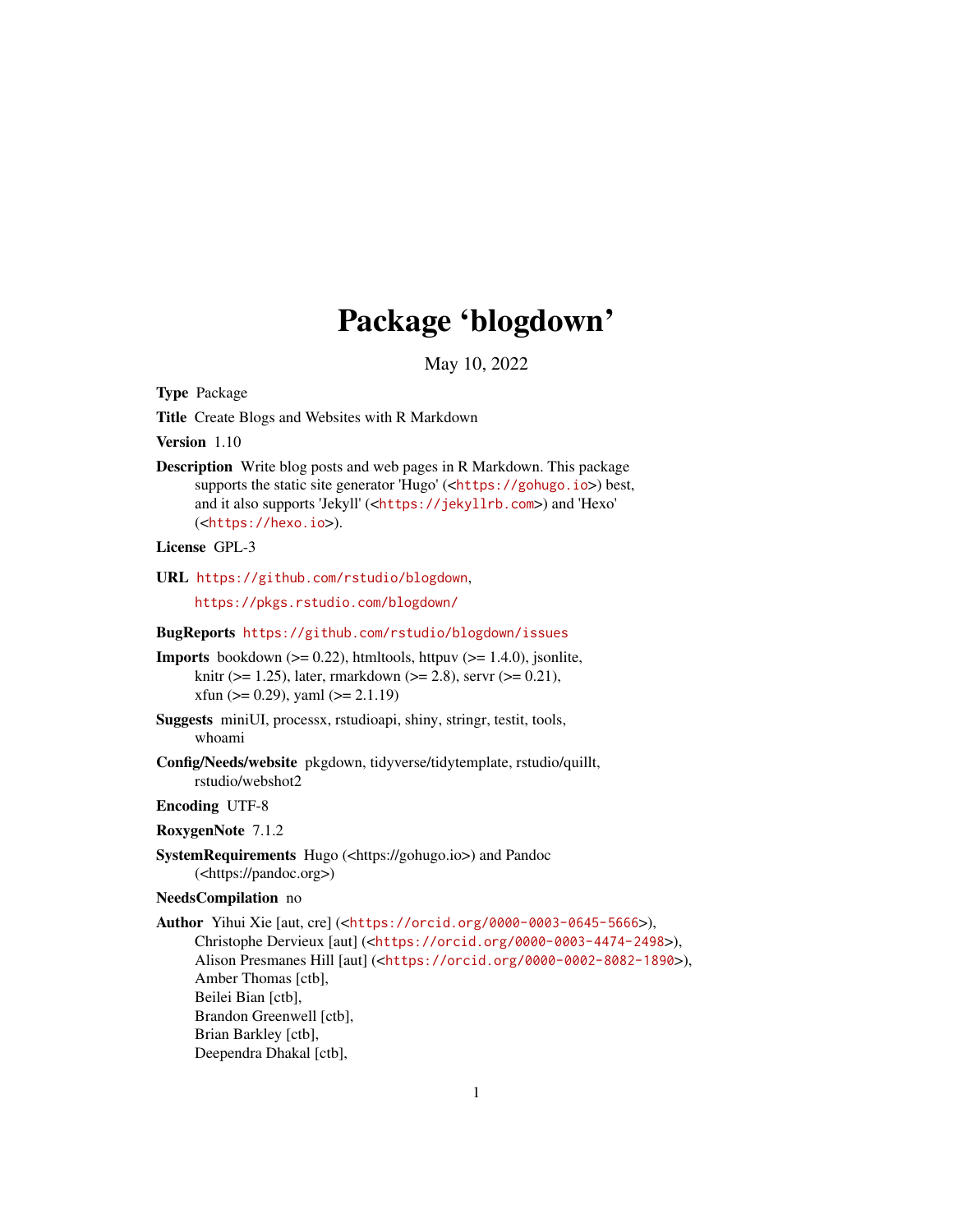Eric Nantz [ctb], Forest Fang [ctb], Garrick Aden-Buie [ctb], Hiroaki Yutani [ctb], Ian Lyttle [ctb], Jake Barlow [ctb], James Balamuta [ctb], JJ Allaire [ctb], Jon Calder [ctb], Jozef Hajnala [ctb], Juan Manuel Vazquez [ctb], Kevin Ushey [ctb], Leonardo Collado-Torres [ctb], Maëlle Salmon [ctb], Maria Paula Caldas [ctb], Nicolas Roelandt [ctb], Oliver Madsen [ctb], Raniere Silva [ctb], TC Zhang [ctb], Xianying Tan [ctb], RStudio, PBC [cph]

Maintainer Yihui Xie <xie@yihui.name> Repository CRAN Date/Publication 2022-05-10 20:30:07 UTC

# R topics documented:

| 3              |
|----------------|
| 3              |
| $\overline{4}$ |
| 5              |
| 6              |
| 7              |
|                |
| 8              |
| 9              |
| 9              |
| 10             |
| 11             |
| 12             |
| 13             |
| -14            |
| -18            |
| 18             |
| <sup>20</sup>  |
|                |
|                |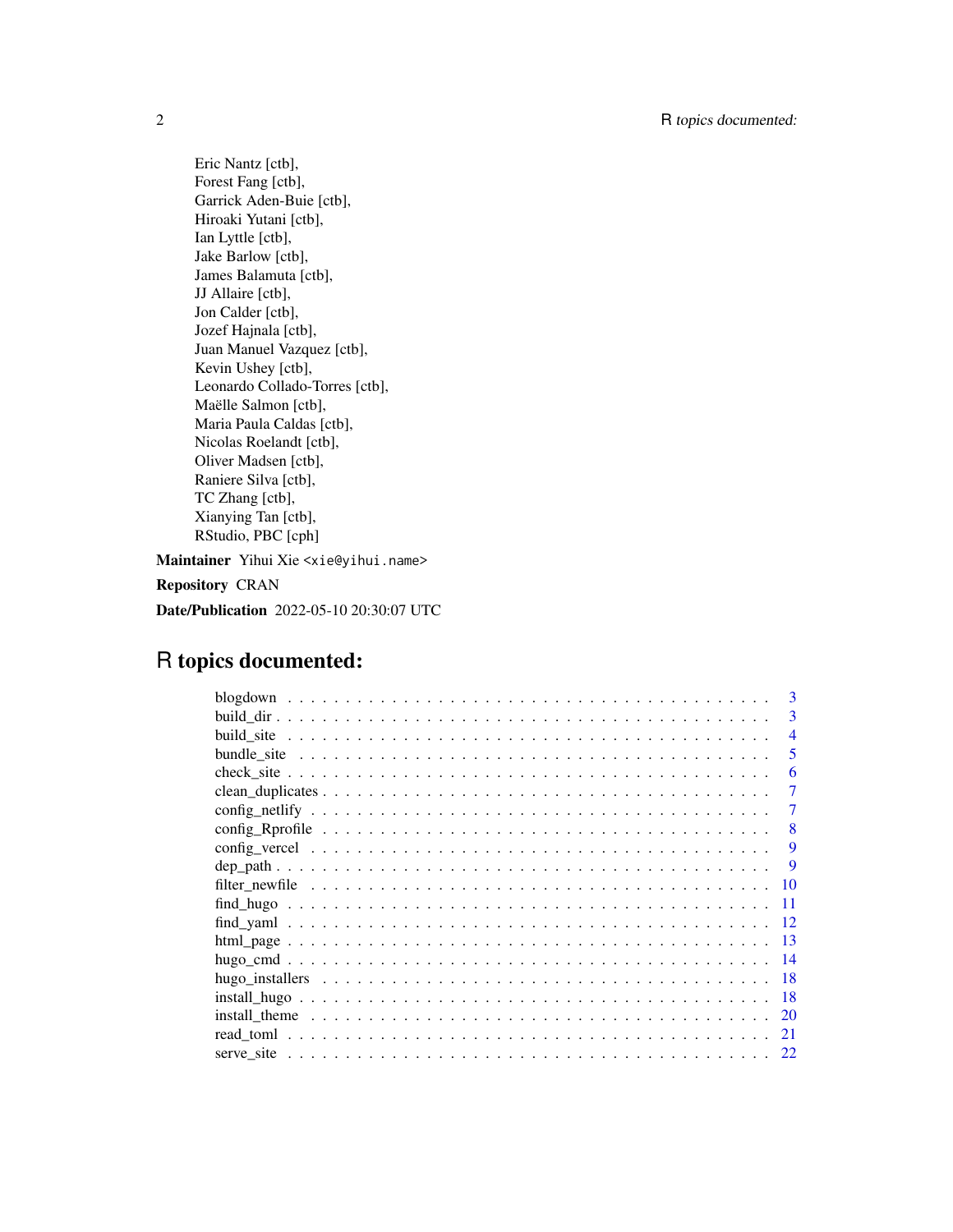#### <span id="page-2-0"></span>blogdown 3

|--|

#### **Index** [25](#page-24-0)

blogdown *The* blogdown *package*

# Description

The comprehensive documentation of this package is the book blogdown: Creating Websites with R Markdown (<https://bookdown.org/yihui/blogdown/>). You are expected to read at least the first chapter. If you are really busy or do not care about an introduction to **blogdown** (e.g., you are very familiar with creating websites), set your working directory to an empty directory, and run blogdown:[:new\\_site\(](#page-13-1)) to get started right away.

# Examples

if (interactive()) blogdown::new\_site()

build\_dir *Build all Rmd files under a directory*

# Description

List all Rmd files recursively under a directory, and compile them using rmarkdown:[:render\(](#page-0-0)).

# Usage

```
build_dir(dir = ".", force = FALSE, ignore = "[.]Rproj$")
```
# Arguments

| dir    | A directory path.                                                                                                                                                        |
|--------|--------------------------------------------------------------------------------------------------------------------------------------------------------------------------|
| force  | Whether to force building all Rmd files. By default, an Rmd file is built only if<br>it is newer than its output file(s).                                                |
| ignore | A regular expression to match output filenames that should be ignored when<br>testing if the modification time of the Rmd source file is newer than its output<br>files. |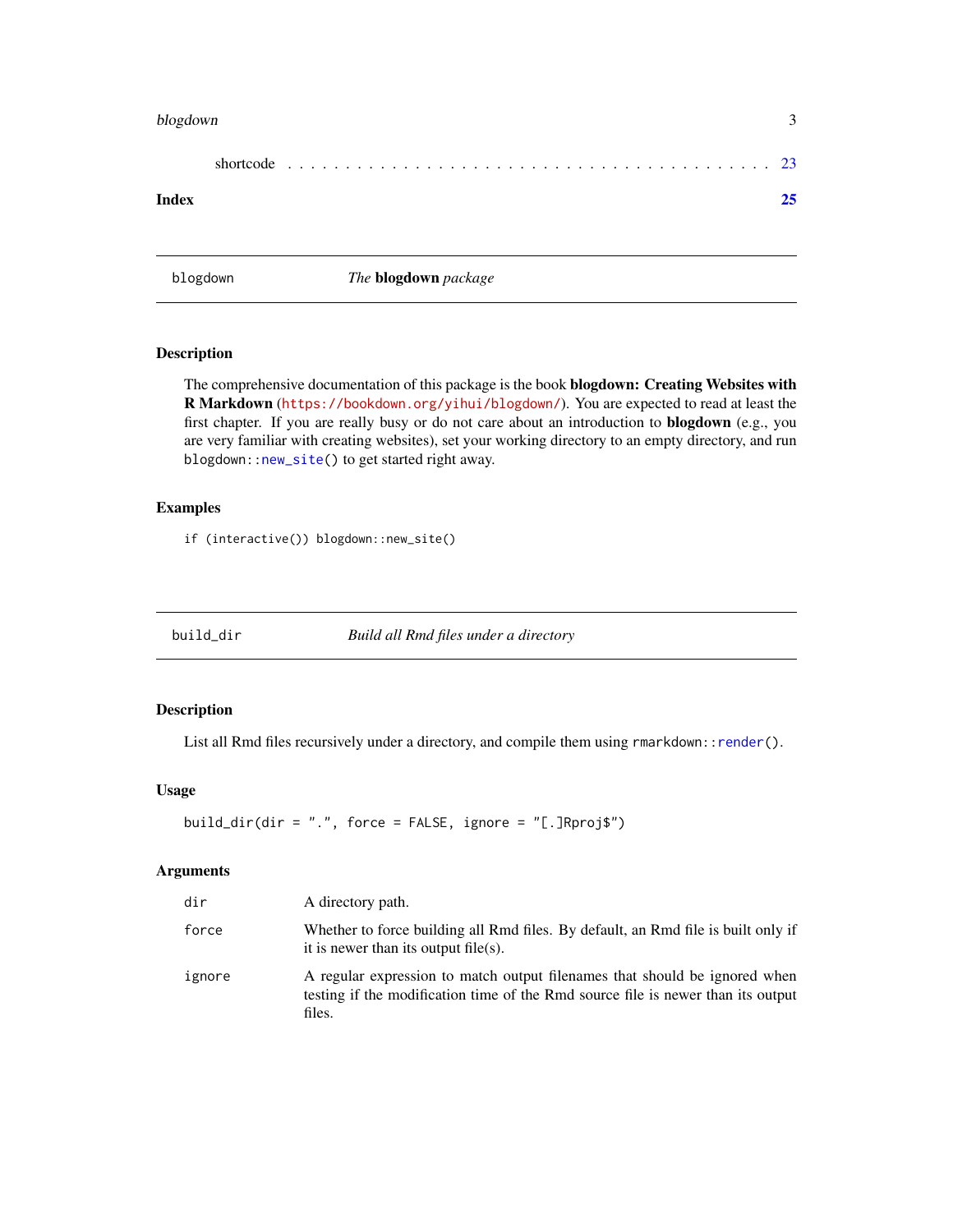<span id="page-3-1"></span><span id="page-3-0"></span>

Build the site through Hugo, and optionally (re)build R Markdown files.

#### Usage

build\_site(local = FALSE, run\_hugo = TRUE, build\_rmd = FALSE, ...)

# Arguments

| local     | Whether to build the website locally. This argument is passed to hugo_build(),<br>and local = TRUE is mainly for serving the site locally via serve_site().                                                                                                                                                                                                                                                                                                                                                                                                                                                                                                                                                                                                                   |
|-----------|-------------------------------------------------------------------------------------------------------------------------------------------------------------------------------------------------------------------------------------------------------------------------------------------------------------------------------------------------------------------------------------------------------------------------------------------------------------------------------------------------------------------------------------------------------------------------------------------------------------------------------------------------------------------------------------------------------------------------------------------------------------------------------|
| run_hugo  | Whether to run hugo_build() after R Markdown files are compiled.                                                                                                                                                                                                                                                                                                                                                                                                                                                                                                                                                                                                                                                                                                              |
| build_rmd | Whether to (re)build R Markdown files. By default, they are not built. See<br>'Details' for how build_rmd = TRUE works. Alternatively, it can take a vec-<br>tor of file paths, which means these files are to be (re)built. Or you can pro-<br>vide a function that takes a vector of paths of all R Markdown files under the<br>'content/' directory, and returns a vector of paths of files to be built, e.g.,<br>build_rmd = blogdown::filter_timestamp. A few aliases are currently pro-<br>vided for such functions: build_rmd = 'newfile' is equivalent to build_rmd =<br>blogdown::filter_newfile,build_rmd = 'timestamp' is equivalent to build_rmd<br>= blogdown::filter_timestamp, and build_rmd = 'md5sum' is equivalent to<br>build_rmd=blogdown::filter_md5sum. |
| $\cdots$  | Other arguments to be passed to hugo_build().                                                                                                                                                                                                                                                                                                                                                                                                                                                                                                                                                                                                                                                                                                                                 |

# Details

You can use [serve\\_site\(](#page-21-1)) to preview your website locally, and build\_site() to build the site for publishing. However, if you use a web publishing service like Netlify, you do not need to build the site locally, but can build it on the cloud. See Section 1.7 of the blogdown book for more information: <https://bookdown.org/yihui/blogdown/workflow.html>.

For R Markdown posts, there are a few possible rendering methods: html (the default), markdown, and custom. The method can be set in the global option blogdown.method (usually in the '[.Rprofile](#page-0-0)' file), e.g., options(blogdown.method = "custom").

For the html method, '.Rmd' posts are rendered to '.html' via rmarkdown:[:render\(](#page-0-0)), which means Markdown is processed through Pandoc. For the markdown method, '.Rmd' is rendered to '.md', which will typically be rendered to HTML later by the site generator such as Hugo.

For all rendering methods, a custom R script 'R/build.R' will be executed if you have provided it under the root directory of the website (e.g. you can compile Rmd to Markdown through knitr:[:knit\(](#page-0-0)) and build the site via [hugo\\_cmd\(](#page-13-2))). The custom method means it is entirely up to this R script how a website is rendered. The script is executed via command line Rscript "R/build.R", which means it is executed in a separate R session. The value of the argument local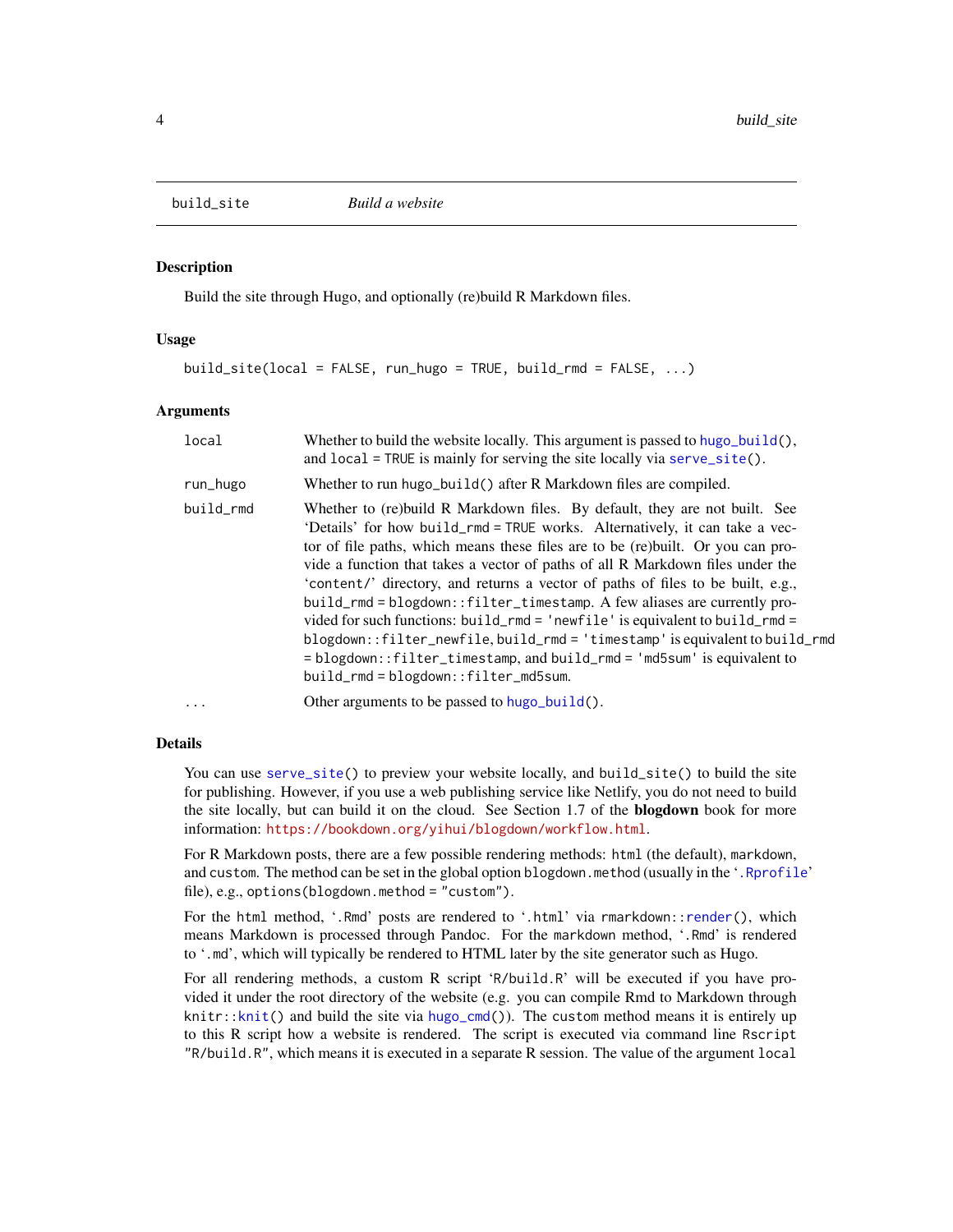<span id="page-4-0"></span>is passed to the command line (you can retrieve the command-line arguments via [commandArgs\(](#page-0-0)TRUE)). For other rendering methods, the R script 'R/build2.R' (if exists) will be executed after Hugo has built the site. This can be useful if you want to post-process the site.

When build\_rmd = TRUE, all Rmd files will be (re)built. You can set the global option blogdown.files\_filter to a function to determine which Rmd files to build when build\_rmd = TRUE. This function takes a vector of Rmd file paths, and should return a subset of these paths to be built. By default, options(blogdown.files\_filter = [identity](#page-0-0). You can use blogdown:[:filter\\_newfile](#page-9-1), which means to build new Rmd files that have not been built before, or blogdown:[:filter\\_timestamp](#page-9-2) to build Rmd files if their time stamps (modification time) are newer than their output files, or blogdown:[:filter\\_md5sum](#page-9-2), which is more robust in determining if an Rmd file has been modified (hence needs to be rebuilt).

bundle\_site *Convert post files to leaf bundles*

# Description

For a post with the path 'content/path/to/my-post.md', it will be moved to 'content/path/to/my-post/index.md', so it becomes the index file of a leaf bundle of Hugo. This also applies to files with extensions '.Rmd' and '.Rmarkdown'.

#### Usage

bundle\_site(dir = site\_root(), output)

# Arguments

| dir    | The root directory of the website project (should contain a 'content/' folder).                                                                                                                                                                                                                                                                                                                                                                                                                                                                                              |
|--------|------------------------------------------------------------------------------------------------------------------------------------------------------------------------------------------------------------------------------------------------------------------------------------------------------------------------------------------------------------------------------------------------------------------------------------------------------------------------------------------------------------------------------------------------------------------------------|
| output | The output directory. If not provided, a suffix '-bundle' is added to the web-<br>site root directory name. For example, the default output directory for the site<br>under "/Documents/test' is "/Documents/test-bundle'. You can specify<br>the output directory to be identical to the website root directory, so files will be<br>moved within the same directory, but please remember that you will not be able<br>to undo bundle_site(). You should modify the website in place <i>only if you</i><br>have a backup for this directory or it is under version control. |
|        |                                                                                                                                                                                                                                                                                                                                                                                                                                                                                                                                                                              |

#### Note

This function only moves (R) Markdown source files. If these files use resource files under the 'static/' folder, these resources will not be moved into the 'content/' folder. You need to manually move them, and adjust their paths in the (R) Markdown source files accordingly.

# References

Learn more about Hugo's leaf bundles at <https://gohugo.io/content-management/page-bundles/>.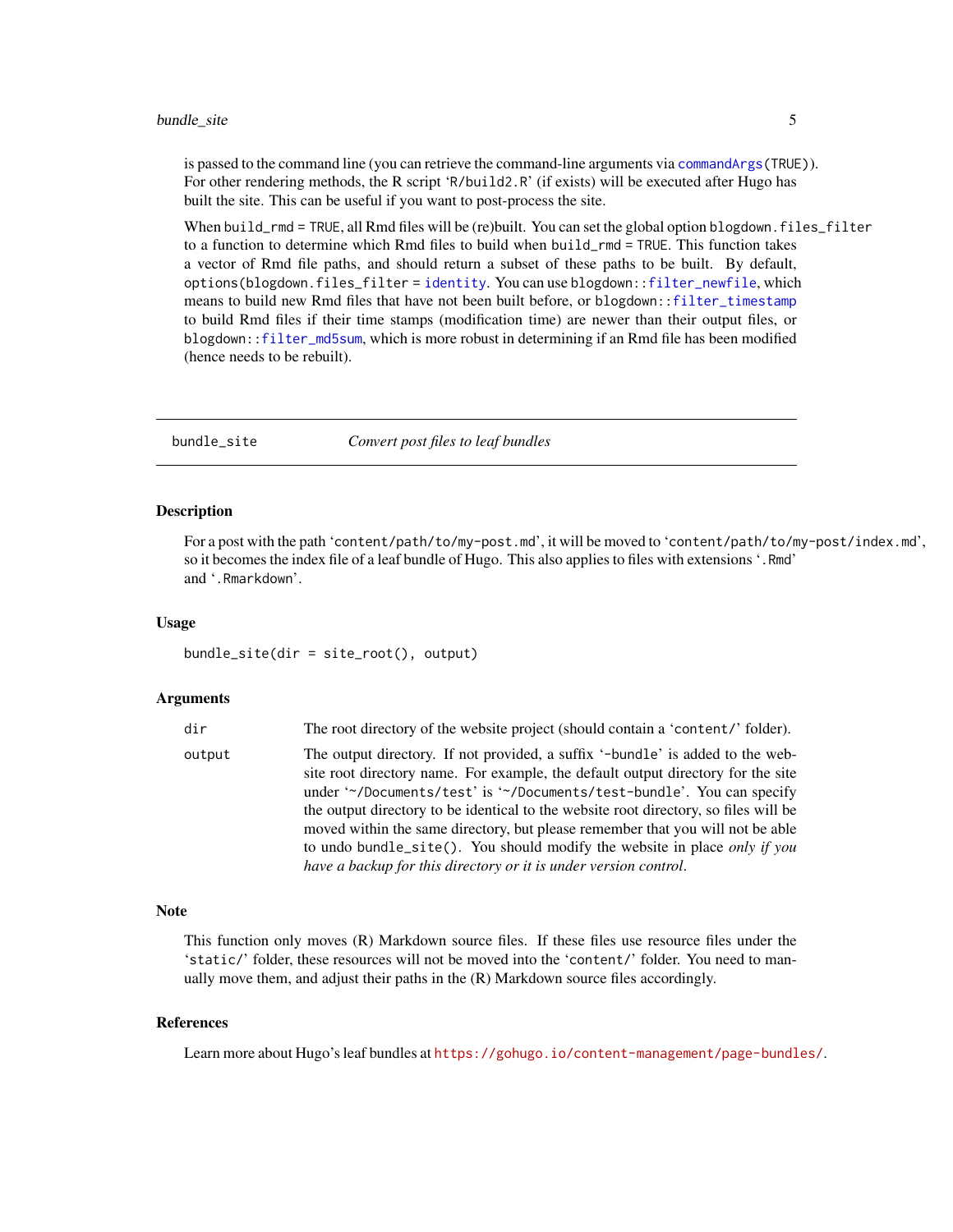# Examples

```
## Not run:
blogdown::bundle_site(".", "../new-site/")
blogdown::bundle_site(".", ".") # move files within the current working directory
## End(Not run)
```
check\_site *Provide diagnostics for a website project*

# Description

The function check\_site() runs all check\_ $*($ ) functions on this page against a website project. See 'Details' for what each check\_\*() function does.

#### Usage

check\_site()

check\_config()

check\_gitignore()

check\_hugo()

check\_netlify()

check\_vercel()

check\_content()

# Details

check\_config() checks the configuration file ('config.yaml' or 'config.toml') for settings such as baseURL and ignoreFiles.

check\_gitignore() checks if necessary files are incorrectly ignored in GIT.

check\_hugo() checks possible problems with the Hugo installation and version.

check\_netlify() checks the Hugo version specification and the publish directory in the Netlify config file 'netlify.toml'. Specifically, it will check if the local Hugo version matches the version specified in 'netlify.toml' (in the environment variable HUGO\_VERSION), and if the publish setting in 'netlify.toml' matches the publishDir setting in Hugo's config file (if it is set).

check\_vercel() checks if the Hugo version specified in 'vercel.json' (if it exists) matches the Hugo version used in the current system.

check\_content() checks for possible problems in the content files. First, it checks for the validity of YAML metadata of all posts. Then it searches for posts with future dates and draft posts, and

<span id="page-5-0"></span>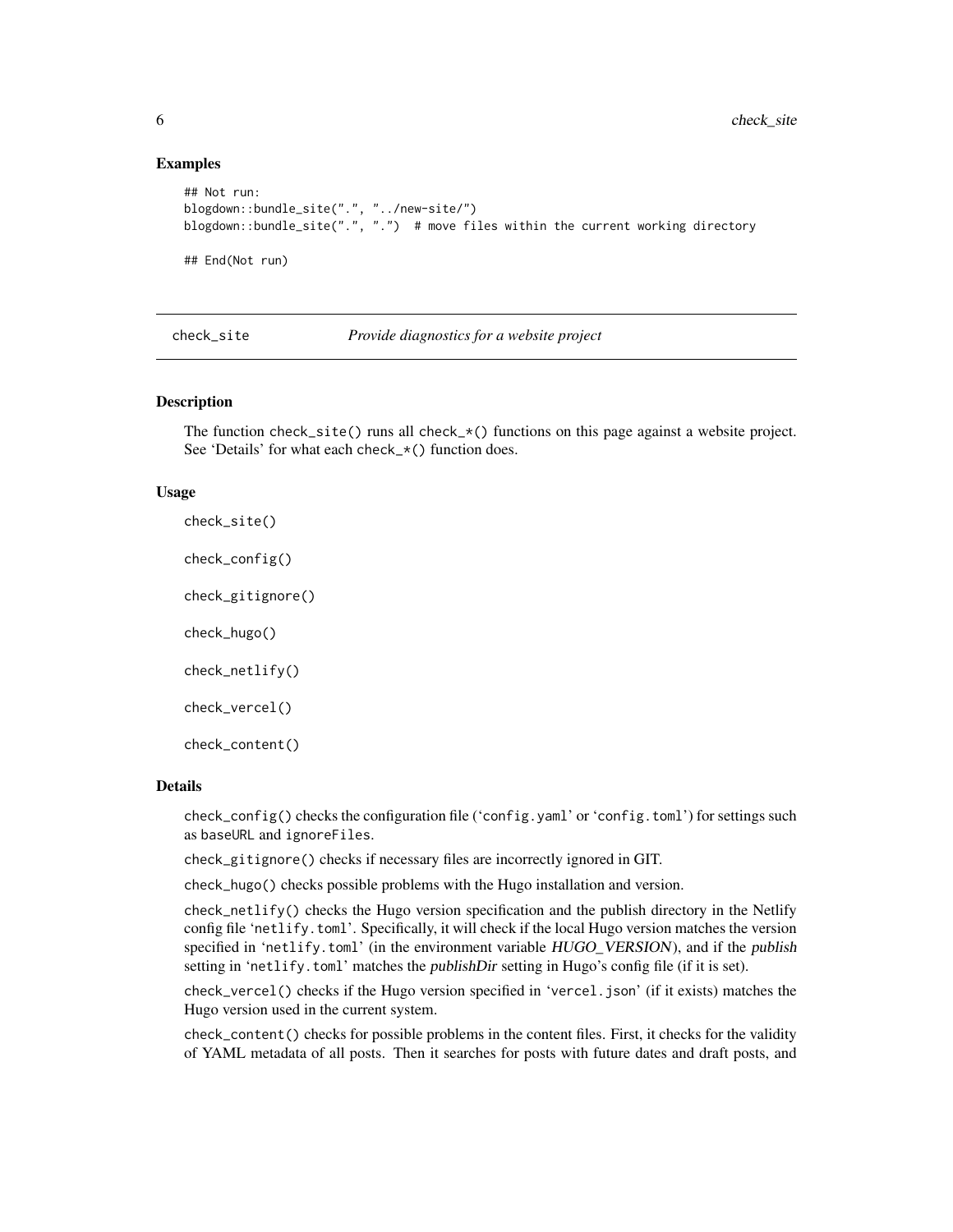# <span id="page-6-0"></span>clean\_duplicates 7

lists them if found (such posts appear in the local preview by default, but will be ignored by default when building the site). Then it checks for R Markdown posts that have not been rendered, or have output files older than the source files, and plain Markdown posts that have '.html' output files (which they should not have). At last, it detects '.html' files that seem to be generated by clicking the Knit button in RStudio with **blogdown**  $\lt$  v0.21. Such '.html' files should be deleted, since the Knit button only works with **blogdown**  $>= v0.21$ .

clean\_duplicates *Clean duplicated output files*

#### Description

For an output file 'FOO.html', 'FOO.md' should be deleted if 'FOO.Rmd' exists, and 'FOO.html' should be deleted when 'FOO.Rmarkdown' exists (because 'FOO.Rmarkdown' should generate 'FOO.markdown' instead) or neither 'FOO.Rmarkdown' nor 'FOO.Rmd' exists (because a plain Markdown file should not be knitted to HTML).

#### Usage

```
clean_duplicates(preview = TRUE)
```
# Arguments

preview Whether to preview the file list, or just delete the files. If you are sure the files can be safely deleted, use preview = FALSE.

# Value

For preview = TRUE, a logical vector indicating if each file was successfully deleted; for preview = FALSE, the file list is printed.

config\_netlify *Create the configuration (file) for Netlify*

#### Description

This function provides some default configurations for a Huge website to be built via Hugo and deployed on Netlify. It sets the build command for the production and preview contexts, respectively (for preview contexts such as 'deploy-preview', the command will build future posts). It also sets the publish directory according to your setting in Hugo's config file (if it exists, otherwise it will be the default 'public' directory). The Hugo version is set to the current version of Hugo found on your computer.

# Usage

```
config_netlify(output = "netlify.toml", new_config = list())
```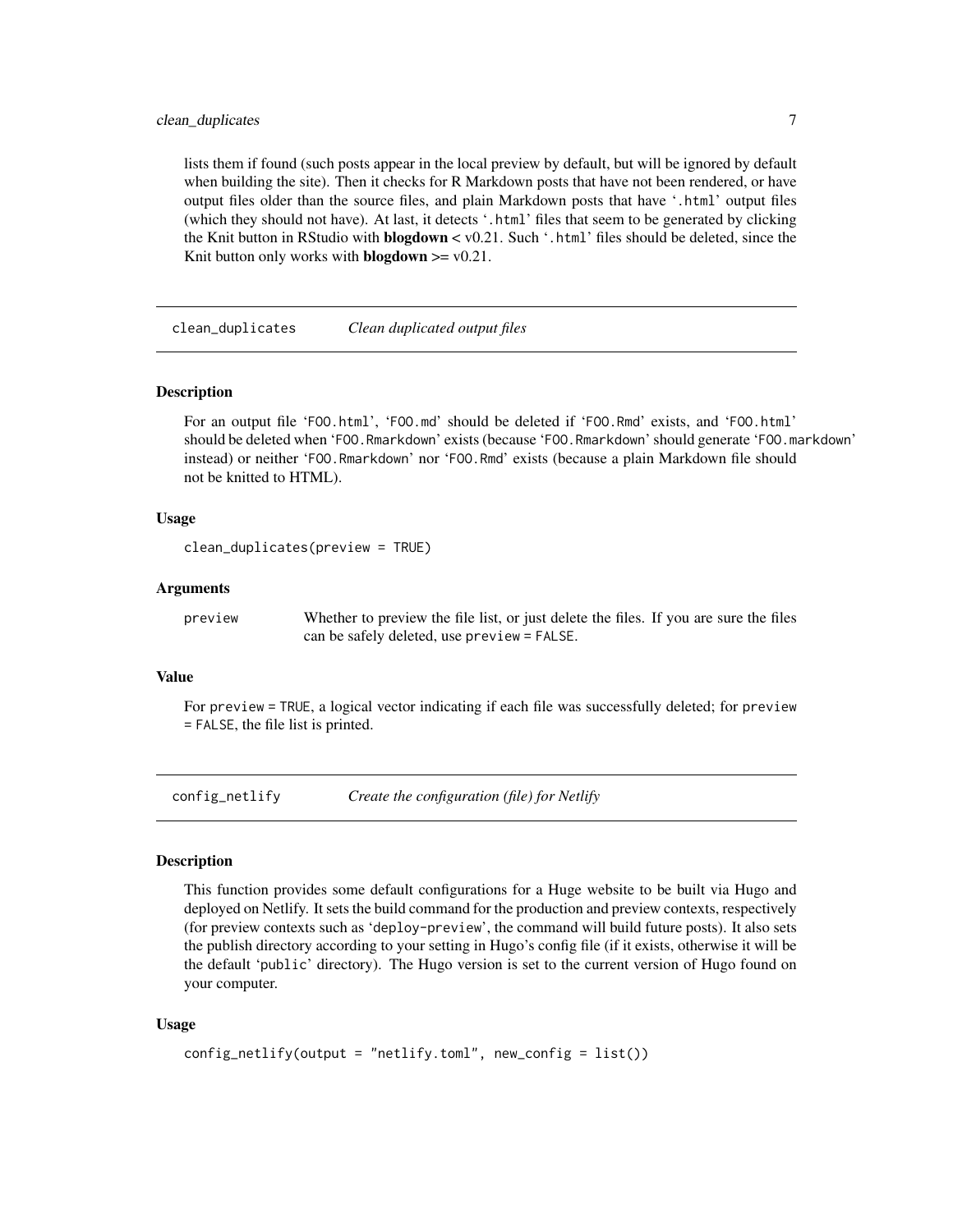#### <span id="page-7-0"></span>**Arguments**

| output     | Path to the output file, or NULL. If the file exists and the R session is interactive,<br>you will be prompted to decide whether to overwrite the file.                                                                                                                           |
|------------|-----------------------------------------------------------------------------------------------------------------------------------------------------------------------------------------------------------------------------------------------------------------------------------|
| new_config | If any default configuration does not apply to your site, you may provide a<br>list of configurations to override the default. For example, if you want to use<br>Hugo $v0.25.1$ , you may use new_config = list(build = list(environment<br>$= list(HUGO_VERSION = '0.25.1'))$ . |

# Value

If output = NULL, a character vector of TOML data representing the configurations (which you can preview and decide whether to write it to a file), otherwise the TOML data is written to a file.

# References

See Netlify's documentation on the configuration file 'netlify.toml' for the possible settings: <https://docs.netlify.com/configure-builds/file-based-configuration/>

# Examples

```
blogdown::config_netlify(output = NULL) # default data
# change the publish dir to 'docs/'
blogdown::config_netlify(NULL, list(build = list(publish = "docs")))
```
<span id="page-7-1"></span>config\_Rprofile *Create or modify the '*.Rprofile*' file for a website project*

# Description

If the file '.Rprofile' does not exist in the current directory, copy the file from the 'resources' directory of **blogdown**. If the option blogdown.hugo.version is not found in this file, append options(blogdown.hugo.version = "VERSION") to it, where VERSION is obtained from [hugo\\_version\(](#page-13-1)).

# Usage

config\_Rprofile()

# Value

As a side-effect, the file '.Rprofile' is created or modified.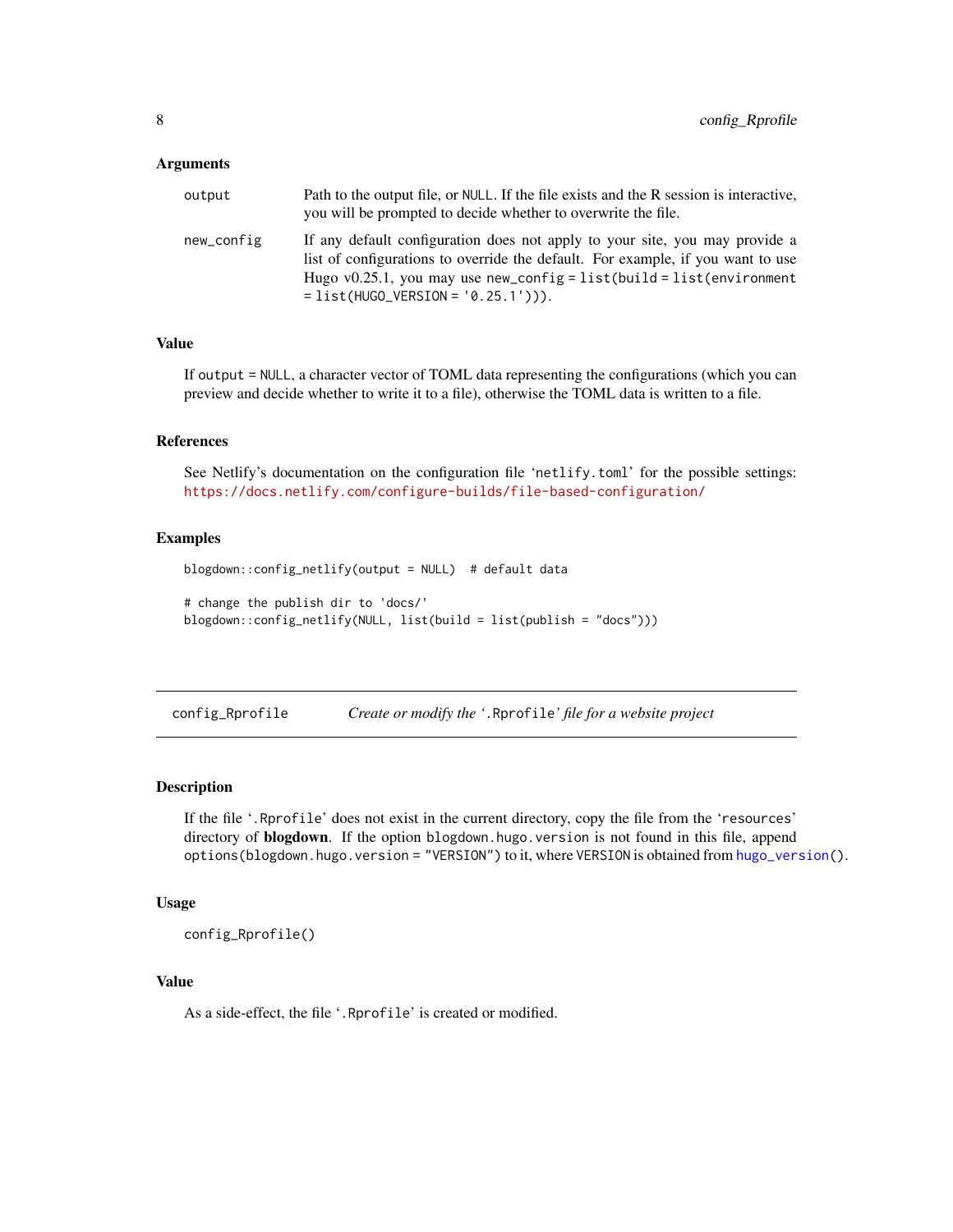<span id="page-8-0"></span>

Create 'vercel.json' that contains the Hugo version currently used.

# Usage

```
config_vercel(output = "vercel.json")
```
# Arguments

output Path to the output file, or NULL to print the config.

# References

Vercel: <https://vercel.com>

dep\_path *A helper function to return a dependency path name*

# Description

In most cases, blogdown can process images and HTML widgets automatically generated from code chunks (they will be moved to the static/ folder by default), but it may fail to recognize dependency files generated to other paths. This function returns a path that you can use for your output files, so that blogdown knows that they should be be processed, too. It is designed to be used in a knitr code chunk.

#### Usage

```
dep_path(default = knitr::opts_chunk$get("fig.path"))
```
# Arguments

| default |        |  |  | Return this default value when this function is called outside of a <b>knitr</b> code |  |  |  |  |
|---------|--------|--|--|---------------------------------------------------------------------------------------|--|--|--|--|
|         | chunk. |  |  |                                                                                       |  |  |  |  |

# Value

A character string of the default value (outside knitr), or a path consisting of the knitr figure path appended by the current chunk label.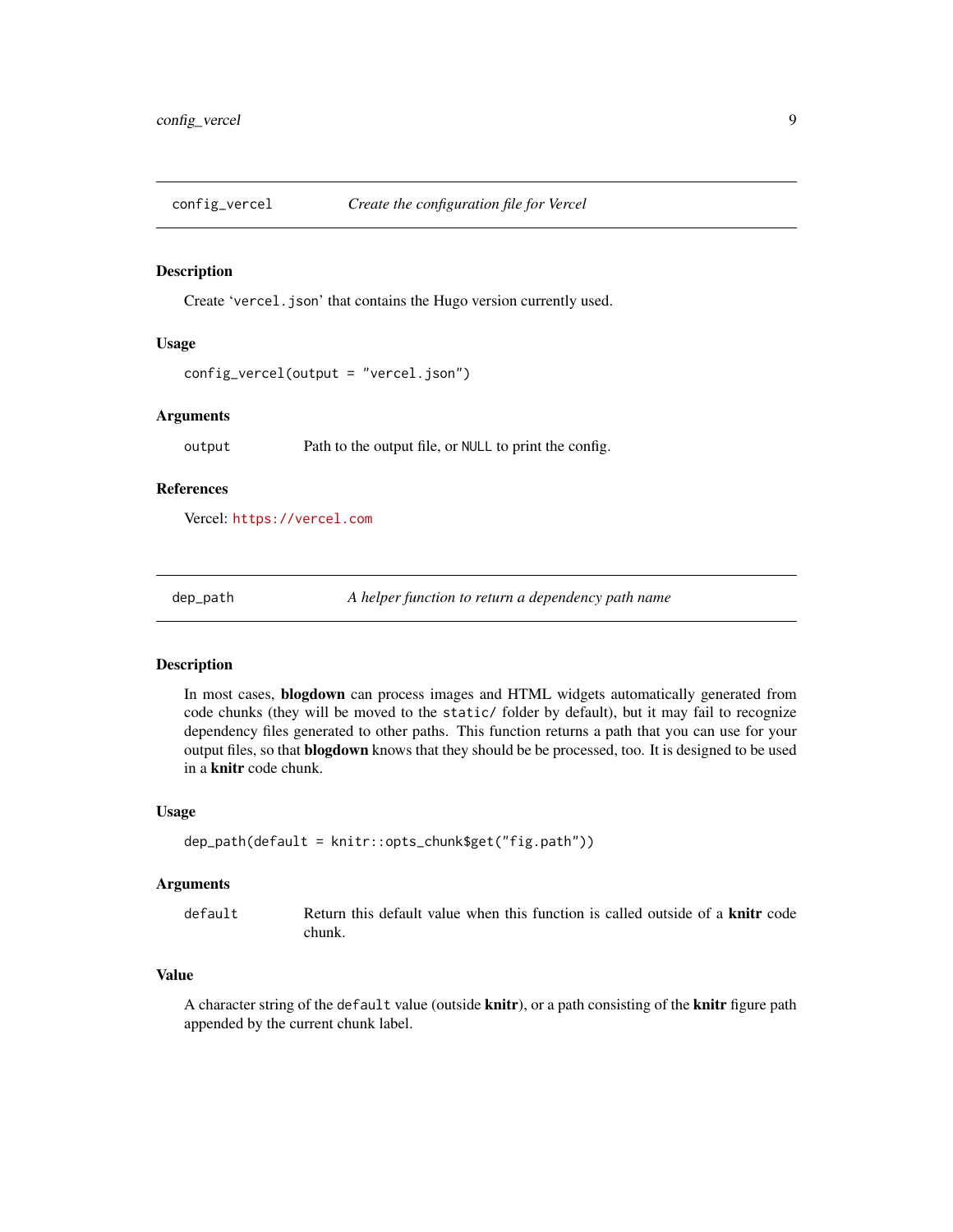<span id="page-9-2"></span><span id="page-9-1"></span><span id="page-9-0"></span>

Filter files by checking if their modification times or MD5 checksums have changed.

#### Usage

```
filter_newfile(files)
filter_timestamp(files)
```
filter\_md5sum(files, db = "blogdown/md5sum.txt")

# Arguments

| files | A vector of file paths.    |
|-------|----------------------------|
| db    | Path to the database file. |

### Details

The function filter\_newfile() returns paths of source files that do not have corresponding output files, e.g., an '.Rmd' file that doesn't have the '.html' output file.

The function filter\_timestamp() compares the modification time of an Rmd file with that of its output file, and returns the path of a file if it is newer than its output file by N seconds (or if the output file does not exist), where N is obtained from the R global option blogdown.time\_diff. By default, N = 0. You may change it via options(), e.g., options(blogdown.time\_diff = 5) means an Rmd file will be returned when its modification time at least 5 seconds newer than its output file's modification time.

The function filter\_md5sum() reads the MD5 checksums of files from a database (a tab-separated text file), and returns the files of which the checksums have changed. If the database does not exist, write the checksums of files to it, otherwise update the checksums after the changed files have been identified. When a file is modified, its MD5 checksum is very likely to change.

These functions can be used to determine which Rmd files to be rebuilt in a **blogdown** website. See [build\\_site\(](#page-3-1)) for more information.

# Value

The filtered file paths.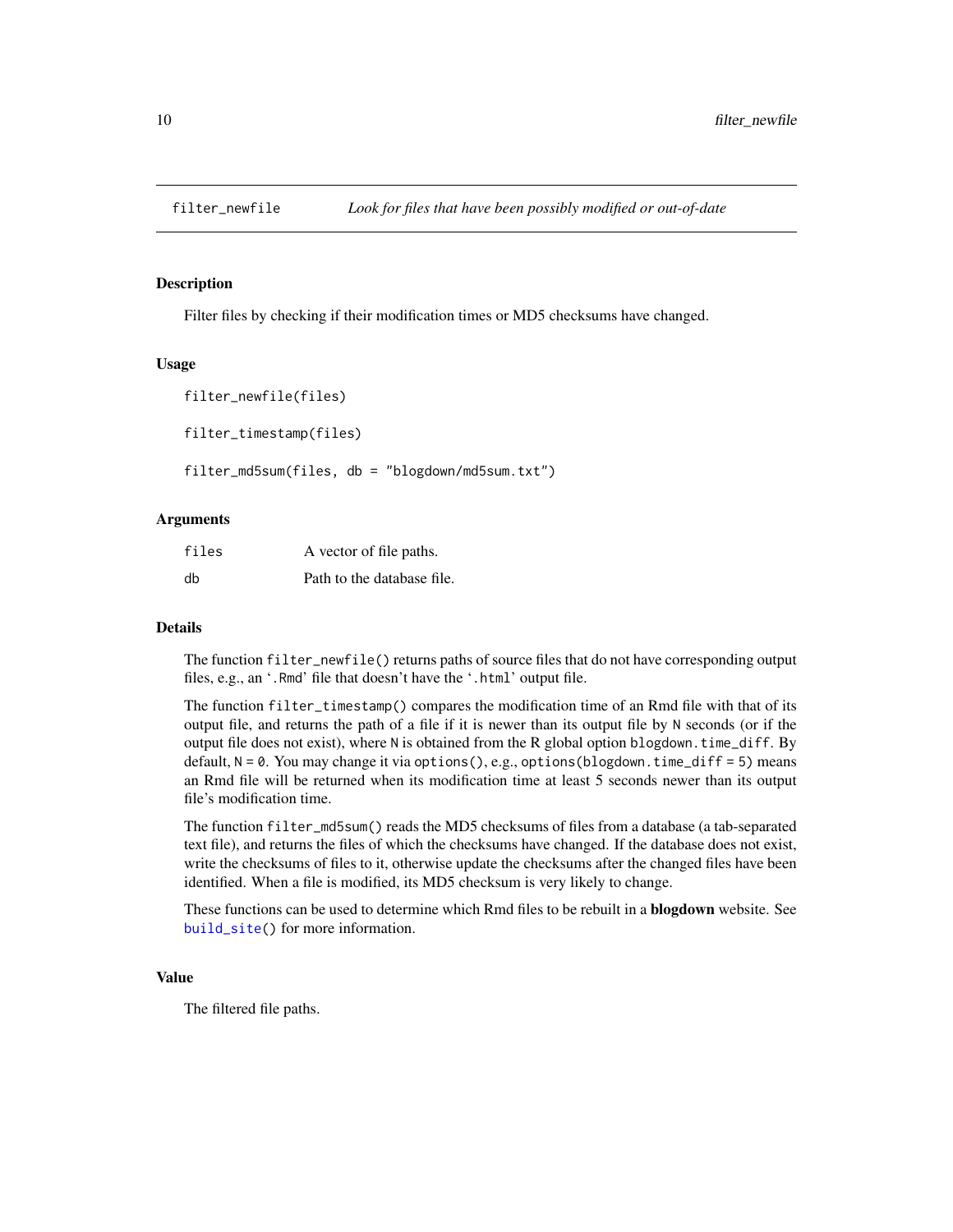<span id="page-10-1"></span><span id="page-10-0"></span>

Search for Hugo in a series of possible installation directories (see [install\\_hugo\(](#page-17-1)) for these directories) with find\_hugo(), or remove the Hugo executable(s) found with remove\_hugo().

# Usage

```
find_hugo(version = getOption("blogdown.hugo.version"), quiet = FALSE)
```

```
remove_hugo(version = getOption("blogdown.hugo.version"), force = FALSE)
```
# Arguments

| version | The expected version number, e.g., '0.25.1'. If NULL, it will try to find/remove<br>the maximum possible version. If 'all', find/remove all possible versions. In<br>an interactive R session when version is not provided, remove_hugo() will list<br>all installed versions of Hugo, and you can select which versions to remove. |
|---------|-------------------------------------------------------------------------------------------------------------------------------------------------------------------------------------------------------------------------------------------------------------------------------------------------------------------------------------|
| quiet   | Whether to signal a message when two versions of Hugo are found: one is found<br>on the system <i>PATH</i> variable, and one is installed by <b>install_hugo</b> ().                                                                                                                                                                |
| force   | By default, remove_hugo() only removes Hugo installed via install_hugo().<br>For force = TRUE, it will try to remove any Hugo executables found via find_hugo().                                                                                                                                                                    |

# Details

If your website depends on a specific version of Hugo, we strongly recommend that you set options(blogdown.hugo.version = ) to the version number you desire in the file .Rprofile in the root directory of the website project, so that blogdown can try to find the right version of Hugo before it builds or serves the website. You can use the function [config\\_Rprofile\(](#page-7-1)) to do this automatically.

#### Value

For find\_hugo(), it returns the path to the Hugo executable if found, otherwise it will signal an error, with a hint on how to install (the required version of) Hugo. If Hugo is found via the environ-ment variable PATH, only the base name of the path is returned (you may use [Sys.which\(](#page-0-0)'hugo') to obtain the full path).

If version = 'all', return the paths of all versions of Hugo installed.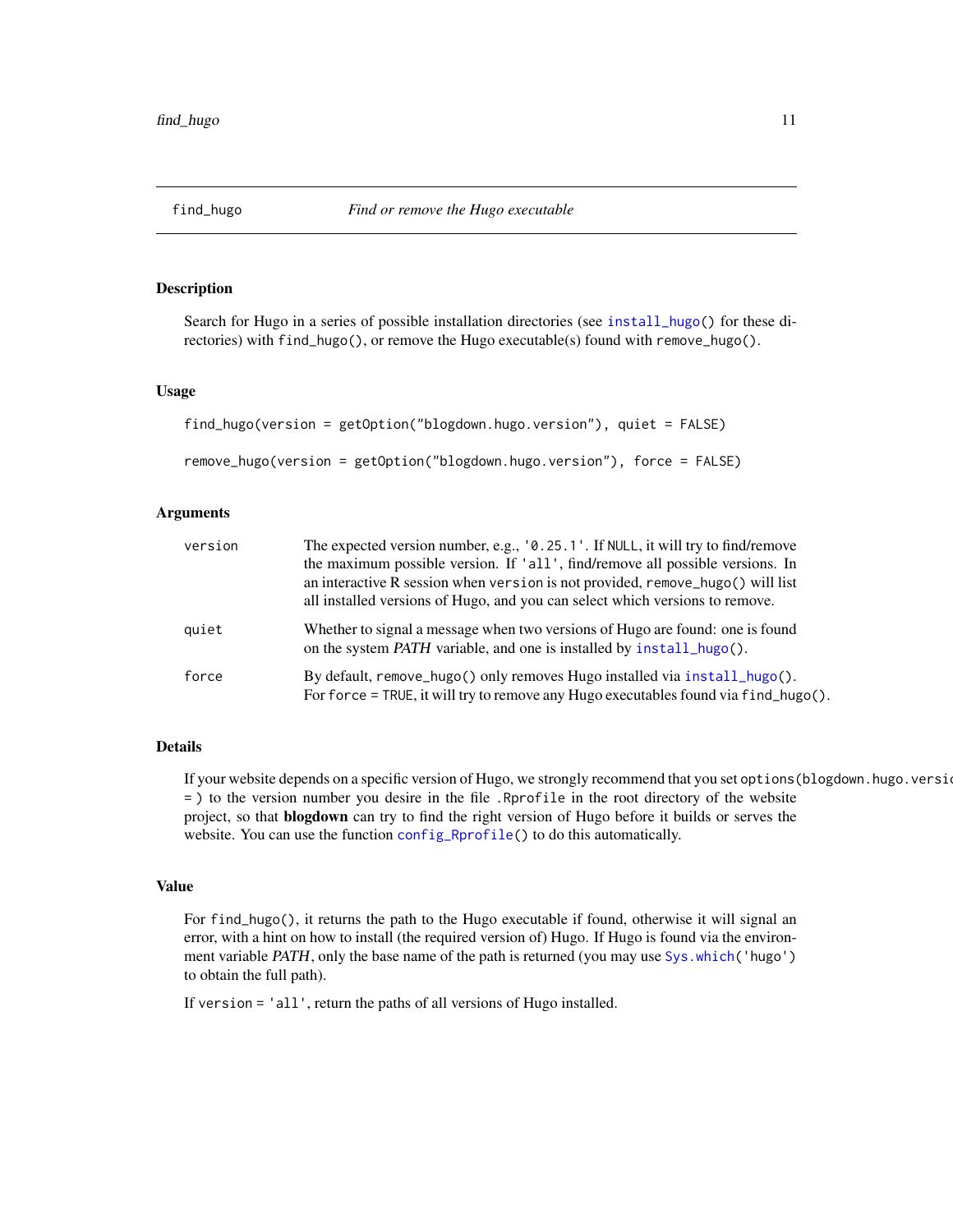<span id="page-11-0"></span>

Given a YAML field name, find the (R) Markdown files that contain this field and its value contains any of the specified values. Functions find\_tags() and find\_categories() are wrappers of find\_yaml() with field = 'tags' and field = 'categories', respectively; count\_fields() returns the frequency tables of the specified YAML fields, such as the counts of tags and categories.

#### Usage

```
find_yaml(field = character(), value = character(), open = FALSE)
find_tags(value = character(), open = FALSE)
find_categories(value = character(), open = FALSE)
count_yaml(fields = c("categories", "tags"), sort_by_count = TRUE)
```
# Arguments

|       | field, fields A character vector of YAML field names.         |
|-------|---------------------------------------------------------------|
| value | A vector of the field values to be matched.                   |
| open  | Whether to open the matched files automatically.              |
|       | sort_by_count Whether to sort the frequency tables by counts. |

# Value

find\_yaml() returns a character vector of filenames; count\_yaml() returns a list of frequency tables.

# Examples

```
library(blogdown)
find_tags(c("time-series", "support vector machine"))
find_categories("Statistics")
count_yaml(sort_by_count = FALSE)
```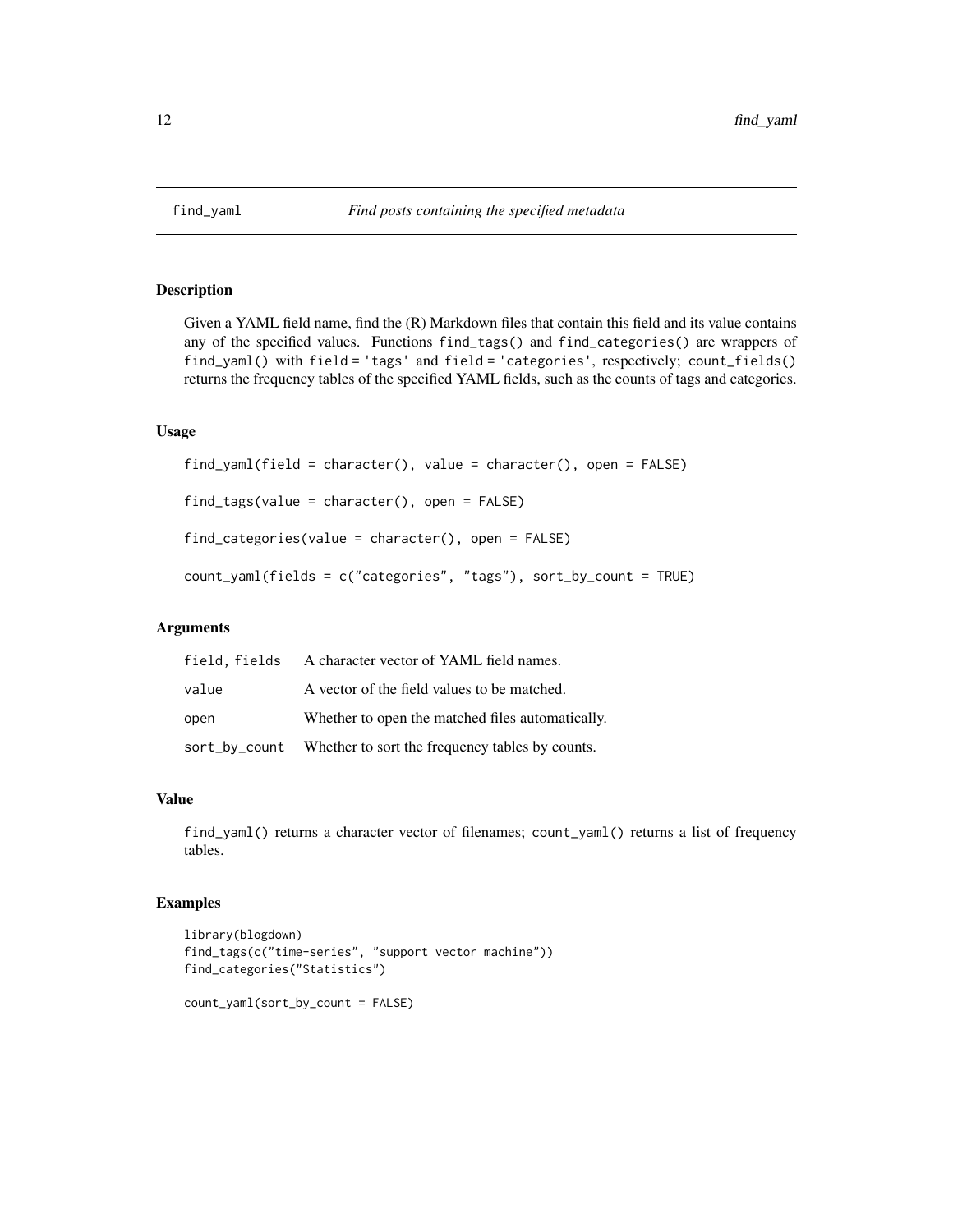<span id="page-12-0"></span>

This function is a simple wrapper of bookdown:[:html\\_document2\(](#page-0-0)) with different default arguments, and more importantly, a special HTML template designed only for blogdown to render R Markdown to HTML pages that can be processed by Hugo.

#### Usage

```
html_page(
  ...,
  number_sections = FALSE,
  self_contained = FALSE,
  highlight = NULL,
  template = NULL,
  pandoc_args = NULL,
  keep\_md = FALSE,pre_knit = NULL,
  post_processor = NULL
)
```
# **Arguments**

```
..., number_sections, self_contained, highlight, template, pandoc_args
                 Arguments passed to bookdown::html_document2() (note the option theme is
                 not supported and set to NULL internally, and when template = NULL, a default
                 template in blogdown will be used).
keep_md, pre_knit, post_processor
```
Passed to rmarkdown:: output\_format.

# Details

The HTML output is not a complete HTML document, and only meaningful to **blogdown** (it will be post-processed to render valid HTML pages). The only purpose of this output format is for users to change options in YAML.

The fact that it is based on bookdown means most bookdown features are supported, such as numbering and cross-referencing figures/tables.

#### Note

Do not use a custom template unless you understand how the default template actually works (see the blogdown book).

The argument highlight does not support the value "textmate", and the argument template does not support the value "default".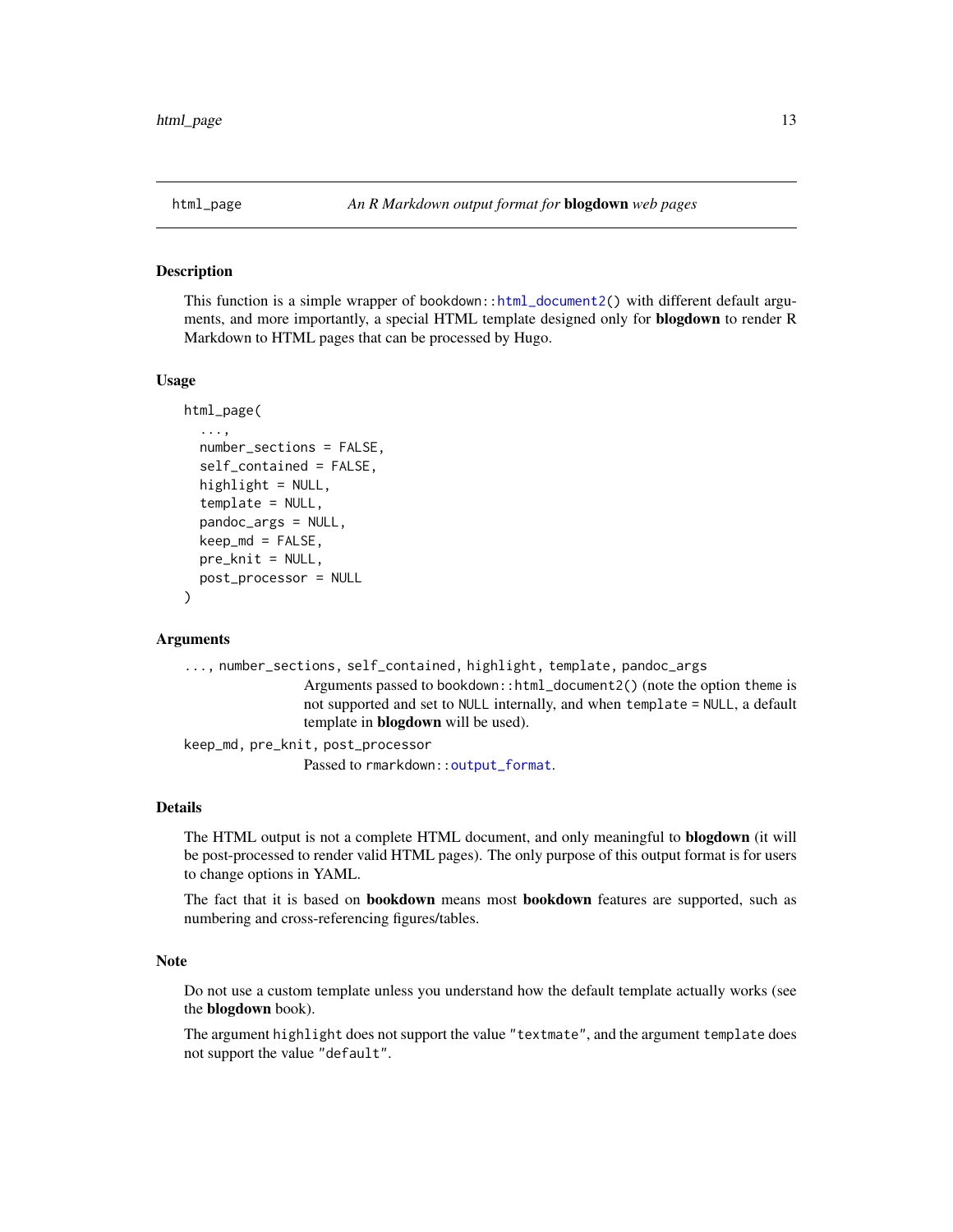# <span id="page-13-0"></span>References

See Chapter 2 of the bookdown book for the Markdown syntax: [https://bookdown.org/yihui/](https://bookdown.org/yihui/bookdown) [bookdown](https://bookdown.org/yihui/bookdown). See the blogdown book for full details: <https://bookdown.org/yihui/blogdown>.

<span id="page-13-2"></span>hugo\_cmd *Run Hugo commands*

# <span id="page-13-1"></span>Description

Wrapper functions to run Hugo commands via [system2\(](#page-0-0)'hugo',...).

# Usage

```
hugo_cmd(...)
hugo_version()
hugo_available(version = "0.0.0", exact = FALSE)
hugo_build(
  local = FALSE,
  args = getOption("blogdown.hugo.args"),
 baseURL = NULL,
  relativeURLs = NULL
)
new_site(
  \text{dir} = "."force = NA,
  install_hugo = TRUE,
  format = "yam1",sample = TRUE,
  theme = "yihui/hugo-lithium",
  hostname = "github.com",
  theme_example = TRUE,
  empty_dirs = FALSE,
  to\_yam1 = TRUE,netlify = TRUE,
  .Rprofile = TRUE,
  serve = if (interactive()) "ask" else FALSE
)
new_content(path, kind = "", open = interactive())
new_post(
  title,
```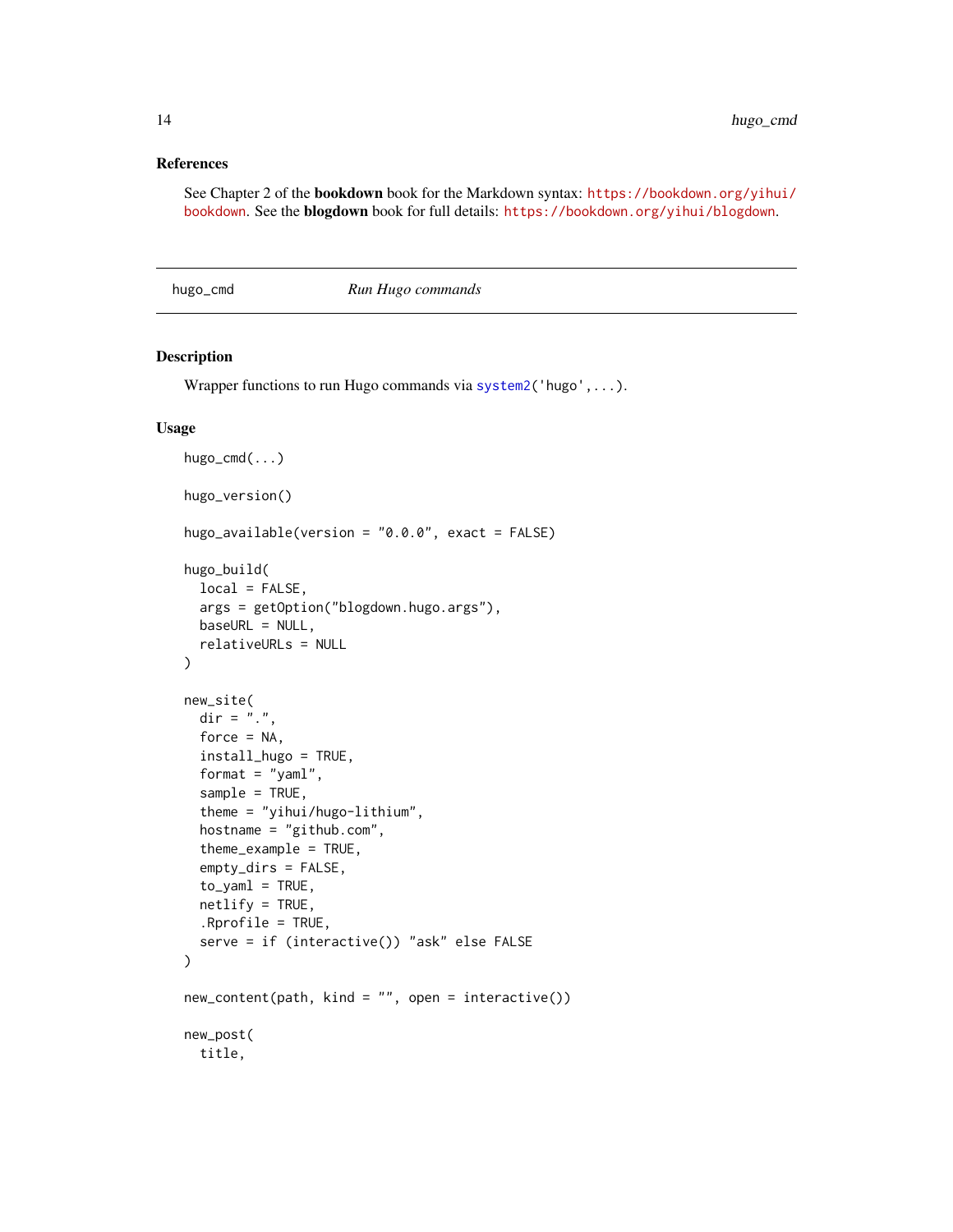# hugo\_cmd 15

```
kind = ",
 open = interactive(),
 author = getOption("blogdown.author"),
 categories = NULL,
 tags = NULL,
 date = Sys.Date(),
 time = getOption("blogdown.time", FALSE),
 file = NULL,
 slug = NULL,title_case = getOption("blogdown.title_case"),
 subdir = getOption("blogdown.subdir", "post"),
 ext = getOption("blogdown.ext", ".md")
)
hugo_convert(to = c("YAML", "TOML", "JSON"), unsafe = FALSE, ...)
```
hugo\_server(host, port)

# Arguments

| $\ddots$              | Arguments to be passed to system2('hugo', ), e.g. new_content(path)<br>is basically hugo_cmd(c('new', path)) (i.e. run the command hugo new path).                                                                                                                  |  |  |  |  |
|-----------------------|---------------------------------------------------------------------------------------------------------------------------------------------------------------------------------------------------------------------------------------------------------------------|--|--|--|--|
| version               | A version number.                                                                                                                                                                                                                                                   |  |  |  |  |
| exact                 | If FALSE, check if the current Hugo version is equal to or higher than the speci-<br>fied version. If TRUE, check if the exact version is available.                                                                                                                |  |  |  |  |
| local                 | Whether to build the site for local preview (if TRUE, all drafts and future posts<br>will also be built).                                                                                                                                                           |  |  |  |  |
| args                  | A character vector of command-line arguments to be passed to hugo, e.g., $c$ ("--minify",<br>$"$ --quiet").                                                                                                                                                         |  |  |  |  |
| baseURL, relativeURLs |                                                                                                                                                                                                                                                                     |  |  |  |  |
|                       | Custom values of baseURL and relativeURLs to override Hugo's default and<br>the settings in the site's config file.                                                                                                                                                 |  |  |  |  |
| dir                   | The directory of the new site.                                                                                                                                                                                                                                      |  |  |  |  |
| force                 | Whether to create the site in a directory even if it is not empty. By default, force<br>= TRUE when the directory only contains hidden, RStudio project ('*. Rproj'),<br>'LICENSE', and/or 'README' files.                                                          |  |  |  |  |
| install_hugo          | Whether to install Hugo automatically if it is not found.                                                                                                                                                                                                           |  |  |  |  |
| format                | The format of the configuration file, e.g., 'yaml' or 'toml' (the value TRUE<br>will be treated as 'yaml', and FALSE means 'toml'). Note that the frontmatter<br>of the new (R) Markdown file created by new_content() always uses YAML<br>instead of TOML or JSON. |  |  |  |  |
| sample                | Whether to add sample content. Hugo creates an empty site by default, but this<br>function adds sample content by default.                                                                                                                                          |  |  |  |  |
| theme                 | A Hugo theme on Github (a character string of the form user/repo, and you<br>can optionally specify a GIT branch or tag name after @, i.e. theme can be of<br>the form user/repo@branch). You can also specify a full URL to the zip file or                        |  |  |  |  |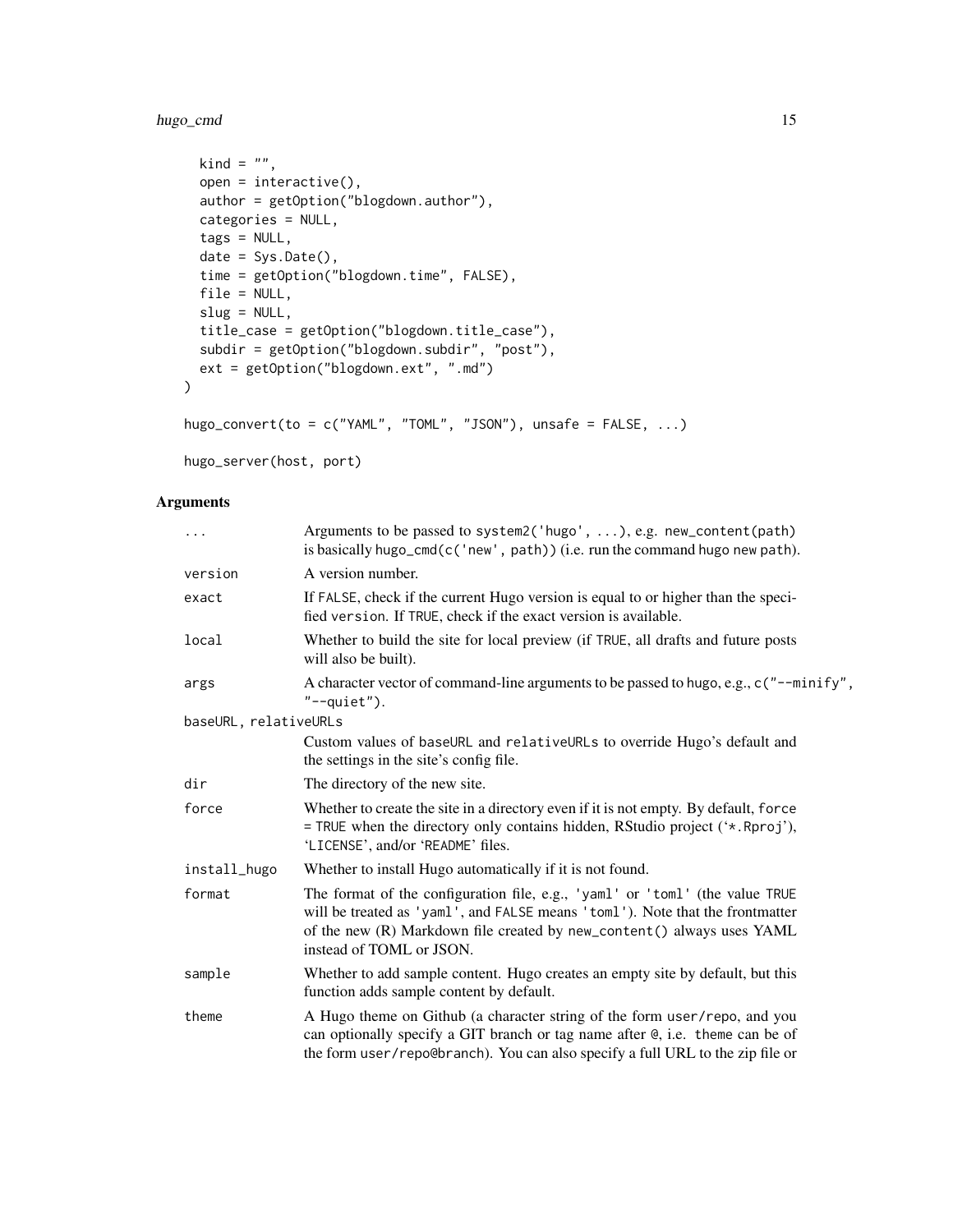<span id="page-15-0"></span>

|               | tarball of the theme. If theme = NA, no themes will be installed, and you have to<br>manually install a theme.                                                                                                                                                                                                                                                                                                                                                                                                                                                                                                     |
|---------------|--------------------------------------------------------------------------------------------------------------------------------------------------------------------------------------------------------------------------------------------------------------------------------------------------------------------------------------------------------------------------------------------------------------------------------------------------------------------------------------------------------------------------------------------------------------------------------------------------------------------|
| hostname      | Where to find the theme. Defaults to github.com; specify if you wish to use an<br>instance of GitHub Enterprise. You can also specify the full URL of the zip file<br>or tarball in theme, in which case this argument is ignored.                                                                                                                                                                                                                                                                                                                                                                                 |
| theme_example | Whether to copy the example in the 'exampleSite' directory if it exists in the<br>theme. Not all themes provide example sites.                                                                                                                                                                                                                                                                                                                                                                                                                                                                                     |
| empty_dirs    | Whether to keep the empty directories generated by Hugo.                                                                                                                                                                                                                                                                                                                                                                                                                                                                                                                                                           |
| $to_y$ aml    | Whether to convert the metadata of all posts to YAML.                                                                                                                                                                                                                                                                                                                                                                                                                                                                                                                                                              |
| netlify       | Whether to create a Netlify config file 'netlify.toml'.                                                                                                                                                                                                                                                                                                                                                                                                                                                                                                                                                            |
| .Rprofile     | Whether to create a '. Rprofile' file. If TRUE, a sample '. Rprofile' will be cre-<br>ated. It contains some global options, such as options (blogdown.hugo.version),<br>which makes sure you will use a specific version of Hugo for this site in the fu-<br>ture.                                                                                                                                                                                                                                                                                                                                                |
| serve         | Whether to start a local server to serve the site. By default, this function will ask<br>you in an interactive R session if you want to serve the site.                                                                                                                                                                                                                                                                                                                                                                                                                                                            |
| path          | The path to the new file under the 'content' directory.                                                                                                                                                                                                                                                                                                                                                                                                                                                                                                                                                            |
| kind          | The content type to create, i.e., the Hugo archetype. If the archetype is a page<br>bundle archetype, it should end with a slash, e.g., post/.                                                                                                                                                                                                                                                                                                                                                                                                                                                                     |
| open          | Whether to open the new file after creating it. By default, it is opened in an<br>interactive R session.                                                                                                                                                                                                                                                                                                                                                                                                                                                                                                           |
| title         | The title of the post.                                                                                                                                                                                                                                                                                                                                                                                                                                                                                                                                                                                             |
| author        | The author of the post.                                                                                                                                                                                                                                                                                                                                                                                                                                                                                                                                                                                            |
| categories    | A character vector of category names.                                                                                                                                                                                                                                                                                                                                                                                                                                                                                                                                                                              |
| tags          | A character vector of tag names.                                                                                                                                                                                                                                                                                                                                                                                                                                                                                                                                                                                   |
| date          | The date of the post.                                                                                                                                                                                                                                                                                                                                                                                                                                                                                                                                                                                              |
| time          | Whether to include the time of the day in the date field of the post. If TRUE, the<br>date will be of the format '%Y-%m-%dT%H: %M: %S%z' (e.g., '2001-02-03T04: 05: 06-0700').<br>Alternatively, it can take a character string to be appended to the date. It can<br>be important and helpful to include the time in the date of a post. For example,<br>if your website is built on a server (such as Netlify or Vercel) and your local<br>timezone is ahead of UTC, your local date may be a <i>future</i> date on the server,<br>and Hugo will not build future posts by default (unless you use the -F flag). |
| file          | The filename of the post. By default, the filename will be automatically gener-<br>ated from the title by replacing non-alphanumeric characters with dashes, e.g.<br>title = 'Hello World' may create a file 'content/post/2016-12-28-hello-world.md'.<br>The date of the form YYYY-mm-dd will be prepended if the filename does not start<br>with a date.                                                                                                                                                                                                                                                         |
| slug          | The slug of the post. By default (NULL), the slug is generated from the filename<br>by removing the date and filename extension, e.g., if file = 'post/2020-07-23-hi-there.md',<br>slug will be hi-there. Set slug = '' if you do not want it.                                                                                                                                                                                                                                                                                                                                                                     |
| title_case    | A function to convert the title to title case. If TRUE, the function is tools:: toTitleCase()).<br>This argument is not limited to title case conversion. You can provide an arbi-<br>trary R function to convert the title.                                                                                                                                                                                                                                                                                                                                                                                       |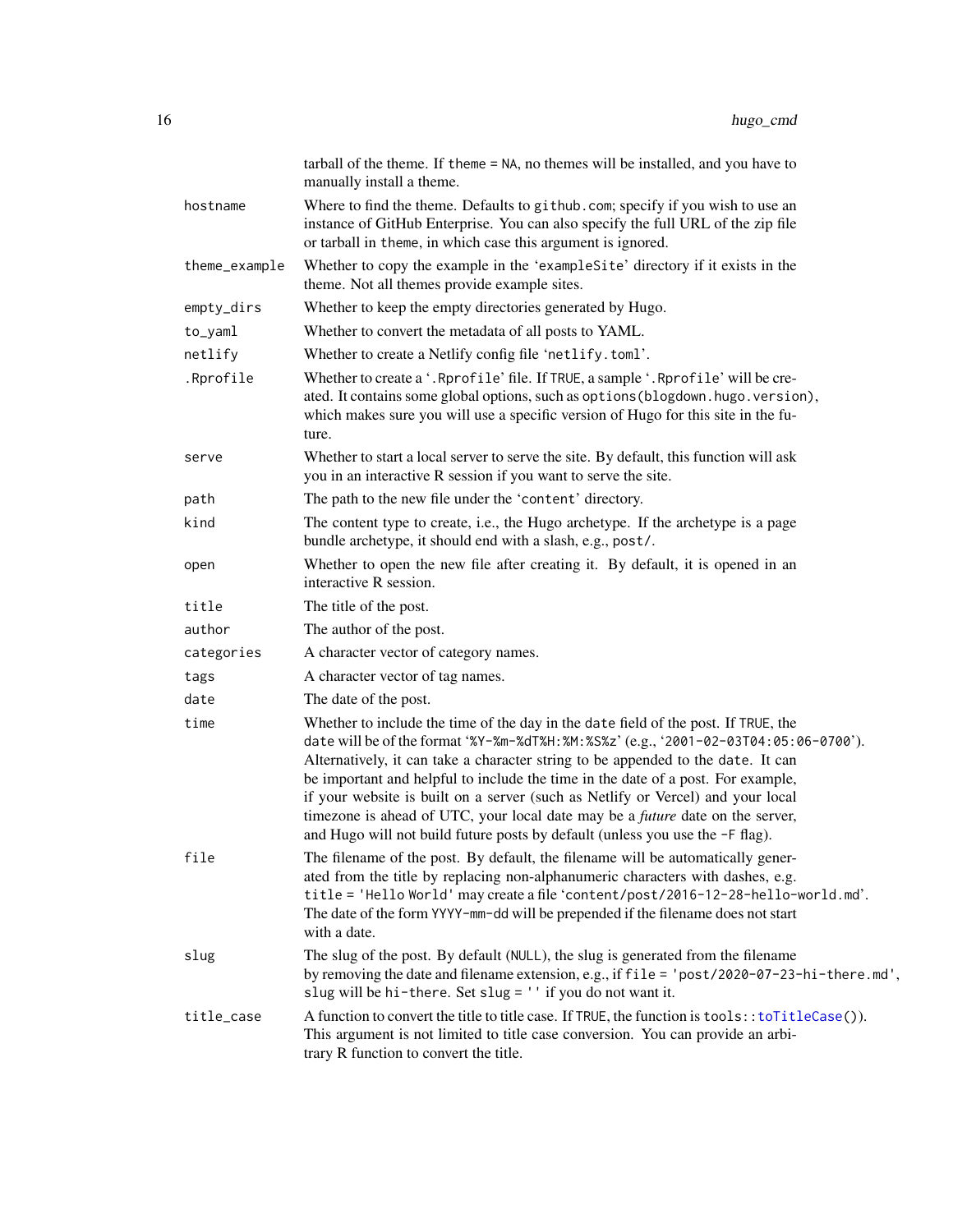#### <span id="page-16-0"></span>hugo\_cmd 17

| subdir     | If specified (not NULL), the post will be generated under a subdirectory under<br>'content/'. It can be a nested subdirectory like 'post/joe/'.                                                  |
|------------|--------------------------------------------------------------------------------------------------------------------------------------------------------------------------------------------------|
| ext        | The filename extension (e.g., '.md', '.Rmd', or '.Rmarkdown'). Ignored if file<br>has been specified.                                                                                            |
| to         | A format to convert to.                                                                                                                                                                          |
| unsafe     | Whether to enable unsafe operations, such as overwriting Markdown source<br>documents. If you have backed up the website, or the website is under version<br>control, you may try unsafe = TRUE. |
| host, port | The host IP address and port; see servr:: server_config().                                                                                                                                       |

# Functions

- hugo\_cmd: Run an arbitrary Hugo command.
- hugo\_version: Return the version number of Hugo if possible, which is extracted from the output of hugo\_cmd('version').
- hugo\_available: Check if Hugo of a certain version (or above if exact = FALSE) is available.
- hugo\_build: Build a plain Hugo website. Note that the function [build\\_site\(](#page-3-1)) first compiles Rmd files, and then calls Hugo via hugo\_build() to build the site.
- new\_site: Create a new site (skeleton) via hugo new site. The directory of the new site should be empty,
- new\_content: Create a new (R) Markdown file via hugo new (e.g. a post or a page).
- new\_post: A wrapper function to create a new post under the 'content/post/' directory via new\_content(). If your post will use R code chunks, you can set ext = '.Rmd' or the global option options(blogdown.ext = '.Rmd') in your '~/.Rprofile'. Similarly, you can set options(blogdown.author = 'Your Name') so that the author field is automatically filled out when creating a new post.
- hugo\_convert: A wrapper function to convert source content to different formats via hugo convert.
- hugo\_server: Start a Hugo server.

# References

The full list of Hugo commands: <https://gohugo.io/commands>, and themes: [https://themes.](https://themes.gohugo.io) [gohugo.io](https://themes.gohugo.io).

# Examples

```
blogdown::hugo_available("1.2.3")
if (interactive()) blogdown::new_site()
```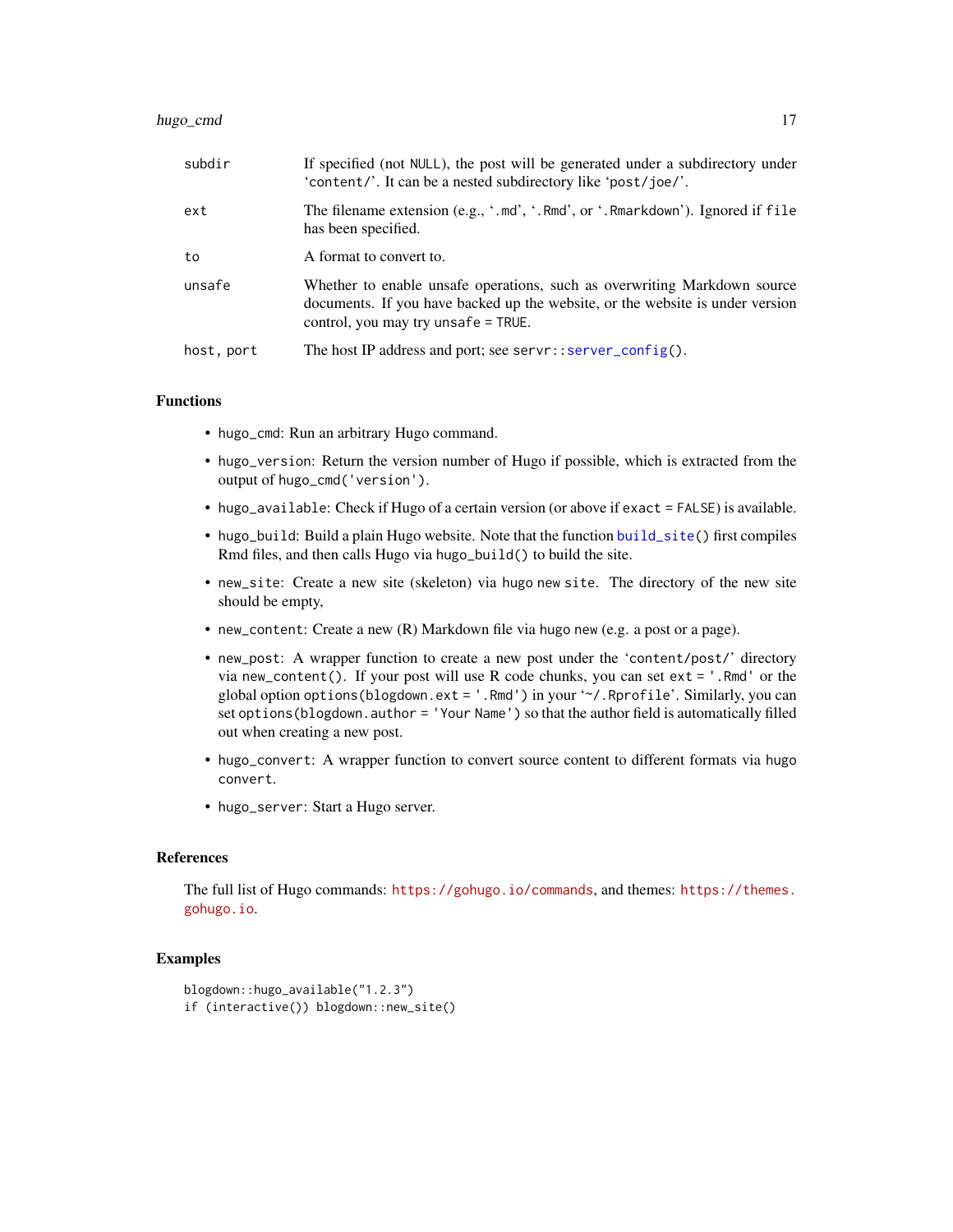<span id="page-17-0"></span>

Given a version number, return the information of available installers. If [install\\_hugo\(](#page-17-1)) fails, you may run this function to check the available installers and obtain their os/arch info.

#### Usage

hugo\_installers(version = "latest")

#### Arguments

| version | A version number. The default is to automatically detect the latest version. Ver- |
|---------|-----------------------------------------------------------------------------------|
|         | sions before v0.17 are not supported.                                             |

#### Value

A data frame containing columns os (operating system), arch (architecture), and extended (extended version or not). If your R version is lower than 4.1.0, a character vector of the installer filenames will be returned instead.

# Examples

```
blogdown::hugo_installers()
blogdown::hugo_installers("0.89.0")
blogdown::hugo_installers("0.17")
```
<span id="page-17-1"></span>install\_hugo *Install Hugo*

# Description

Download the appropriate Hugo executable for your platform from Github and try to copy it to a system directory so blogdown can run the hugo command to build a site.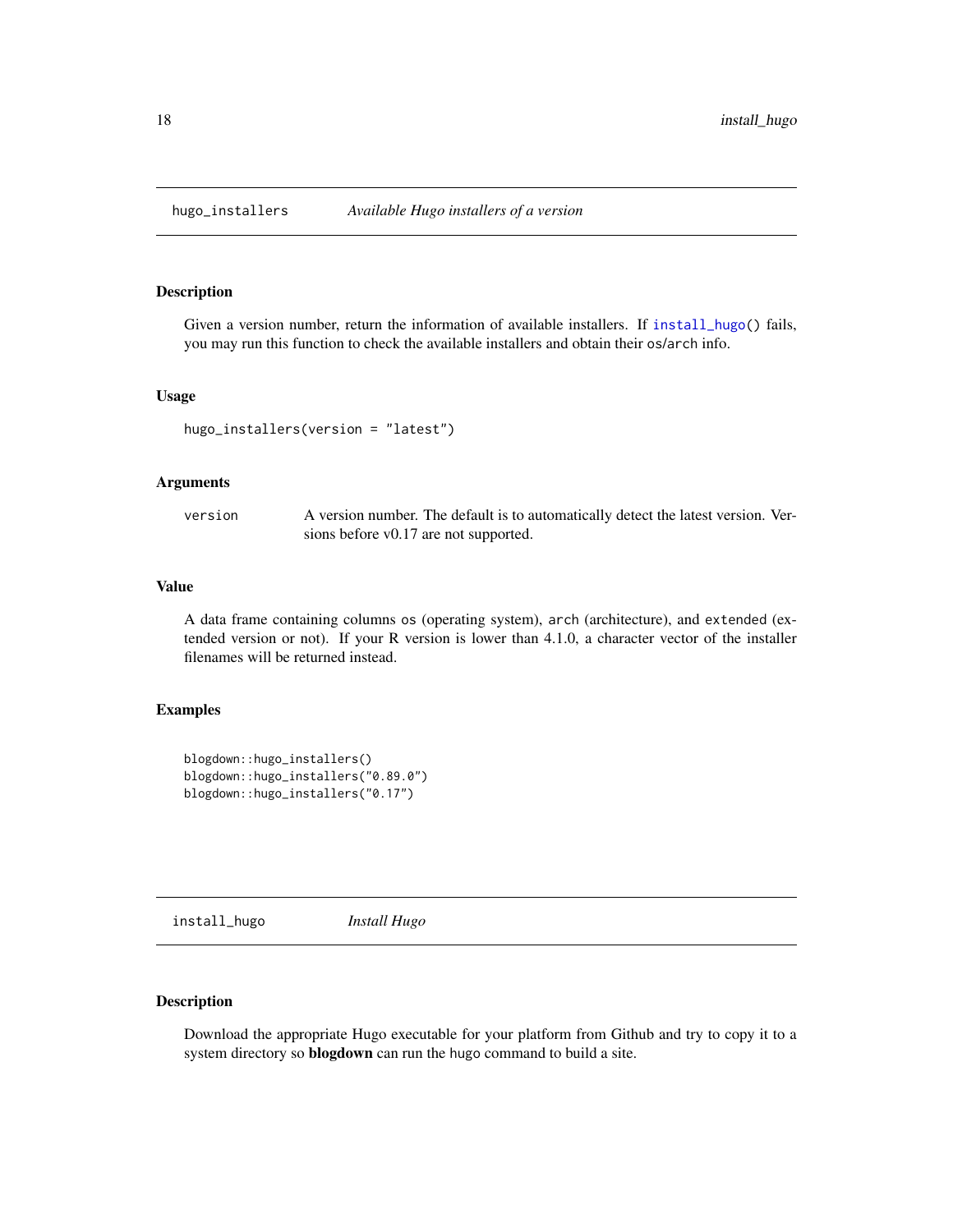# install\_hugo 19

# Usage

```
install_hugo(
 version = "latest",
 extended = TRUE,
 arch = "auto",os = "auto",force = FALSE,...
)
```
# update\_hugo()

# Arguments

| version   | The Hugo version number, e.g., $\theta$ . 26; the special value latest means the latest<br>version (fetched from Github releases). Alternatively, this argument can take a<br>file path of the zip archive or tarball of the Hugo installer that has already been<br>downloaded from Github, in which case it will not be downloaded again.                                                                                                                                        |
|-----------|------------------------------------------------------------------------------------------------------------------------------------------------------------------------------------------------------------------------------------------------------------------------------------------------------------------------------------------------------------------------------------------------------------------------------------------------------------------------------------|
| extended  | Whether to use extended version of Hugo that has SCSS/SASS support. You<br>only need the extended version if you want to edit SCSS/SASS. Note that this<br>feature is not available to Hugo version lower than v0.43. It also requires a<br>64-bit system; if the system is based on the ARM architecture, only macOS is<br>supported at the moment.                                                                                                                               |
| arch, os  | The architecture and operating system name. These arguments, along with<br>version and extended, determines the filename of the Hugo installer. See<br>https://github.com/gohugoio/hugo/releases for all of Hugo's installers.<br>By default, the argument values are automatically detected. In case the detection<br>should fail, you can provide the values manually, e.g., extended = FALSE, arch<br>= 'ARM64', and os = 'FreeBSD' would install 'hugo_*_FreeBSD-ARM. tar.gz'. |
| force     | Whether to reinstall Hugo if the specified version has been installed.                                                                                                                                                                                                                                                                                                                                                                                                             |
| $\ddotsc$ | Ignored.                                                                                                                                                                                                                                                                                                                                                                                                                                                                           |

# Details

This function tries to install Hugo to Sys.getenv('APPDATA') on Windows, '~/Library/Application Support' on macOS, and '~/.local/share' on other platforms (such as Linux). The hugo executable is installed to a subdirectory with the Hugo version number being its name, e.g., '~/Library/Application Support/Hugo/0.76.5'. If these directories are not writable, the R package directory 'Hugo' of blogdown will be used. If it still fails, you have to install Hugo by yourself and make sure it can be found via the environment variable PATH.

This is just a helper function and may fail to choose the correct Hugo executable for your operating system, especially if you are not on Windows or macOS or a major Linux distribution. When in doubt, read the Hugo documentation and install it by yourself: <https://gohugo.io>.

If you want to install Hugo to a custom path, you can set the global option blogdown.hugo.dir to a directory to store the Hugo executable before you call install\_hugo(), e.g., options(blogdown.hugo.dir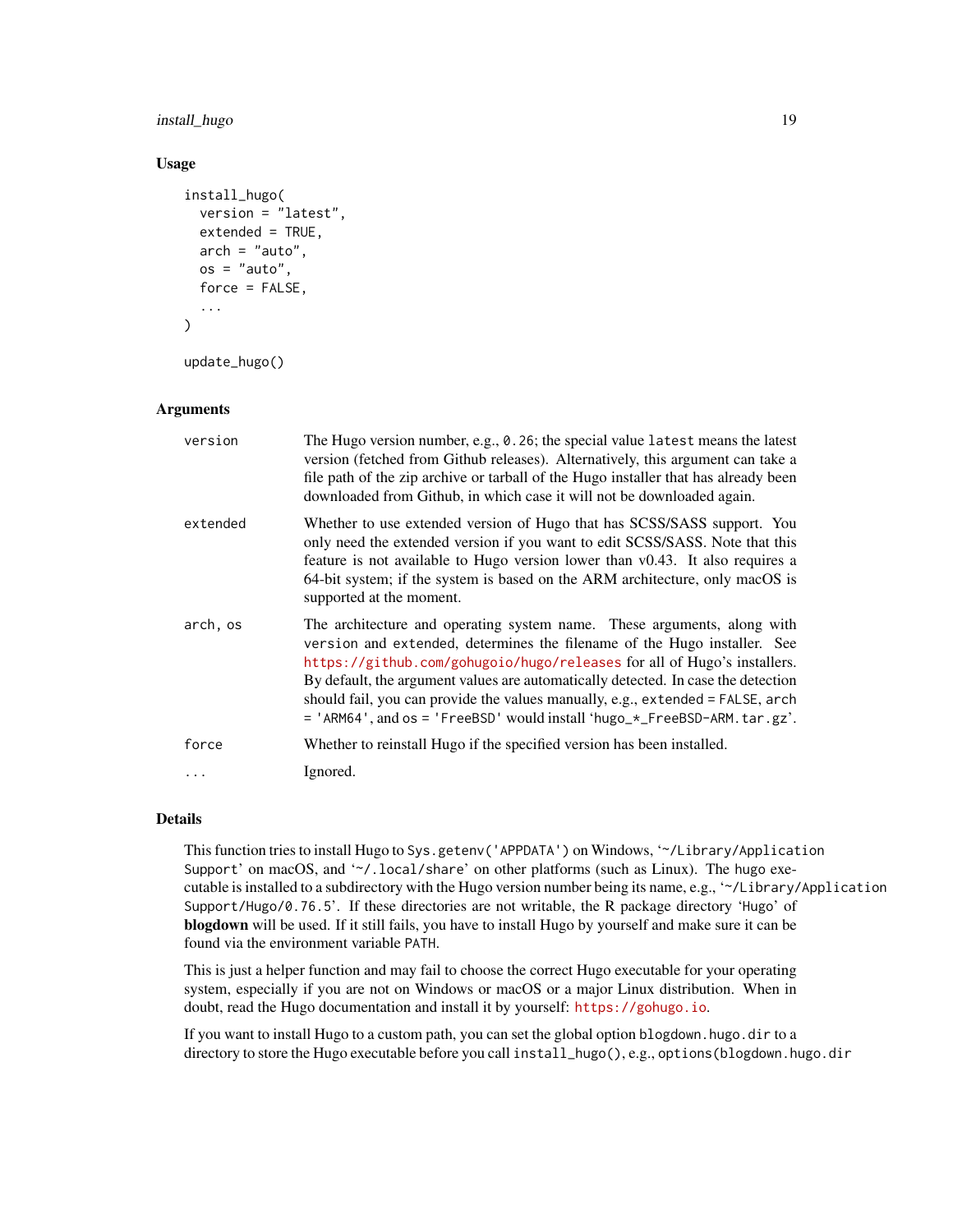= '~/Downloads/Hugo'). This may be useful for you to use a specific version of Hugo for a specific website. You can set this option per project. See [Section 1.4 Global options](https://bookdown.org/yihui/blogdown/global-options.html) for details, or store a copy of Hugo on a USB Flash drive along with your website.

# Note

For macOS users, you are not recommended to install Hugo via Homebrew, because you may accidentally update it to the latest version, which might break your existing sites.

# See Also

[remove\\_hugo\(](#page-10-1)) to remove Hugo.

install\_theme *Install a Hugo theme from Github*

# Description

Download the specified theme from Github and install to the 'themes' directory. Available themes are listed at <https://themes.gohugo.io>.

### Usage

```
install_theme(
  theme,
  hostname = "github.com",
  theme_example = FALSE,
  update_config = TRUE,
  force = FALSE,
  update_hugo = TRUE
)
```
#### Arguments

| theme         | A Hugo theme on Github (a character string of the form user/repo, and you<br>can optionally specify a GIT branch or tag name after @, i.e. theme can be of<br>the form user/repo@branch). You can also specify a full URL to the zip file or<br>tarball of the theme. If theme = NA, no themes will be installed, and you have to<br>manually install a theme. |
|---------------|----------------------------------------------------------------------------------------------------------------------------------------------------------------------------------------------------------------------------------------------------------------------------------------------------------------------------------------------------------------|
| hostname      | Where to find the theme. Defaults to github.com; specify if you wish to use an<br>instance of GitHub Enterprise. You can also specify the full URL of the zip file<br>or tarball in theme, in which case this argument is ignored.                                                                                                                             |
| theme_example | Whether to copy the example in the 'example Site' directory if it exists in the<br>theme. Not all themes provide example sites.                                                                                                                                                                                                                                |
| update_config | Whether to update the theme option in the site configurations.                                                                                                                                                                                                                                                                                                 |

<span id="page-19-0"></span>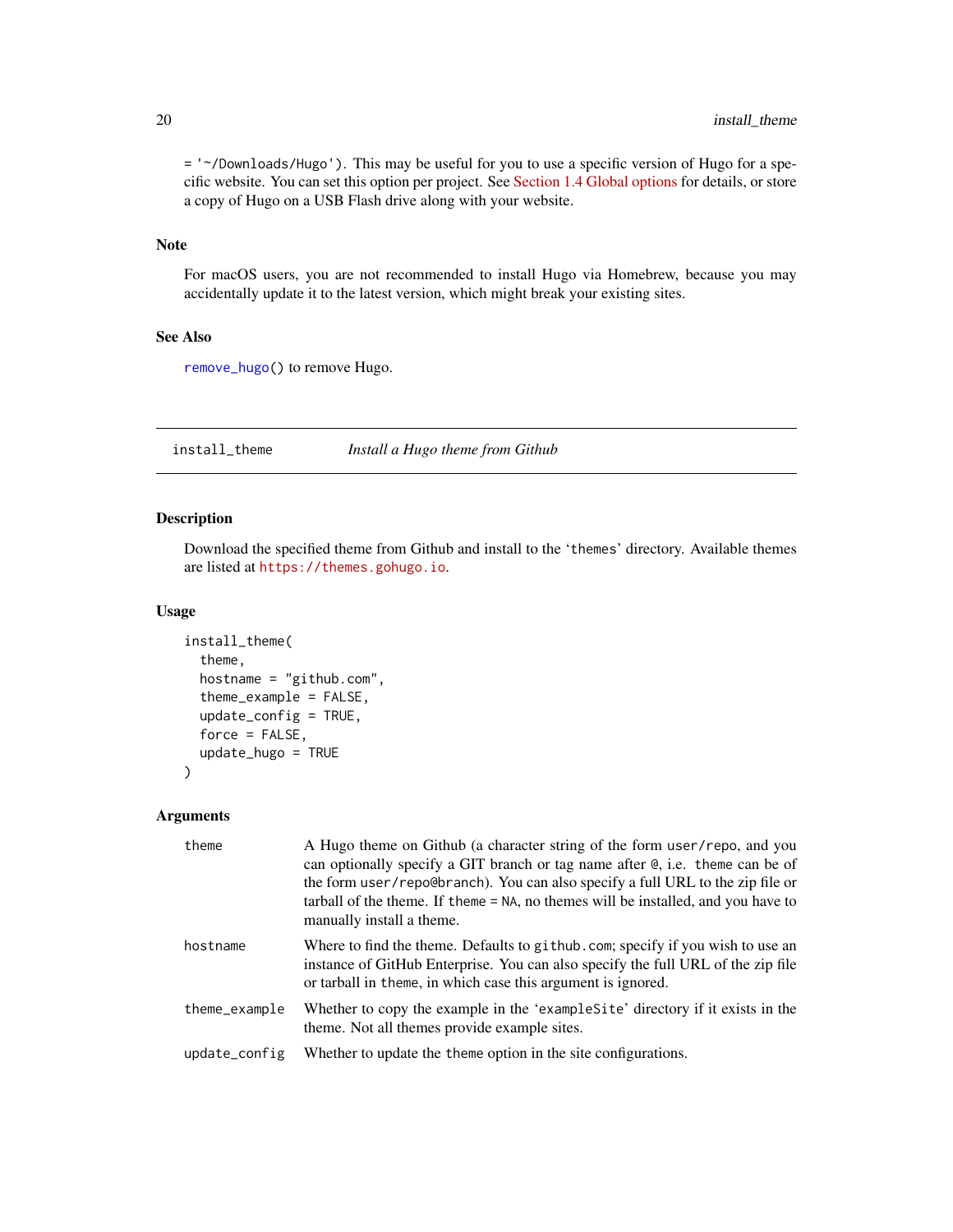<span id="page-20-0"></span>

| read toml   | 21                                                                                                                                                                                                                                                 |
|-------------|----------------------------------------------------------------------------------------------------------------------------------------------------------------------------------------------------------------------------------------------------|
| force       | Whether to override the existing theme of the same name. If you have made<br>changes to this existing theme, your changes will be lost when force = TRUE!<br>Please consider backing up the theme by renaming it before you try force $=$<br>TRUE. |
| update_hugo | Whether to automatically update Hugo if the theme requires a higher version of<br>Hugo than the existing version in your system.                                                                                                                   |

read\_toml *Read and write TOML data (Tom's Obvious Markup Language)*

# Description

The function read\_toml() reads TOML data from a file or a character vector, and the function write\_toml() converts an R object to TOML.

# Usage

```
read_toml(file, x = read_utf8(file), strict = TRUE)
write\_toml(x, output = NULL)toml2yaml(file, output = NULL)
yaml2toml(file, output = NULL)
```
# Arguments

| file         | Path to an input (TOML or YAML) file.                                                                                                                                                                           |
|--------------|-----------------------------------------------------------------------------------------------------------------------------------------------------------------------------------------------------------------|
| $\mathsf{x}$ | For read_toml(), the TOML data as a character vector (it is read from file by<br>default; if provided, file will be ignored). For write_toml(), an R object to<br>be converted to TOML.                         |
| strict       | Whether to try <b>ReppTOML</b> and Hugo only (i.e., not to use the naive parser). If<br>FALSE, only the naive parser is used (this is not recommended, unless you are<br>sure your TOML data is really simple). |
| output       | Path to an output file. If NULL, the TOML data is returned, otherwise the data is<br>written to the specified file.                                                                                             |

# Details

For read\_toml(), it first tries to use the R package **RcppTOML** to read the TOML data. If **Rcpp-**TOML is not available, it uses Hugo to convert the TOML data to YAML, and reads the YAML data via the R package yaml. If Hugo is not available, it falls back to a naive parser, which is only able to parse top-level fields in the TOML data, and it only supports character, logical, and numeric (including integer) scalars.

For write\_toml(), it converts an R object to YAML via the R package yaml, and uses Hugo to convert the YAML data to TOML.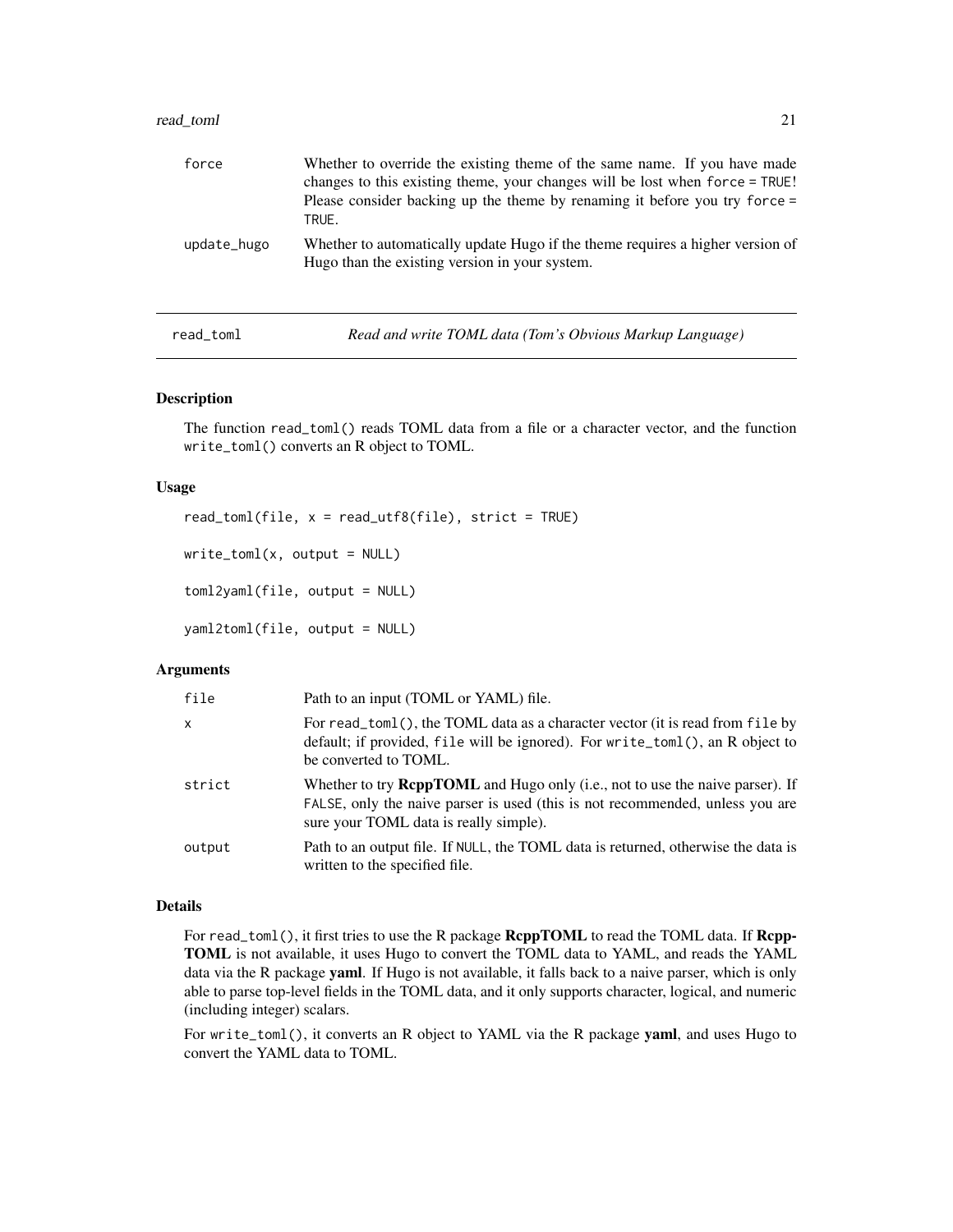# <span id="page-21-0"></span>Value

For read\_toml(), an R object. For write\_toml(), toml2yaml(), and yaml2toml(), a character vector (marked by xfun:[:raw\\_string\(](#page-0-0))) of the TOML/YAML data if output = NULL, otherwise the TOML/YAML data is written to the output file.

# Examples

```
## Not run:
v = \text{blogdown::read\_toml}(x = c("a = 1", "b = true", "c = \text{'Hello\'", "d = [1, 2]"))v
blogdown::write_toml(v)
## End(Not run)
```
<span id="page-21-1"></span>serve\_site *Live preview a site*

#### Description

The function serve\_site() executes the server command of a static site generator (e.g., hugo server or jekyll server) to start a local web server, which watches for changes in the site, rebuilds the site if necessary, and refreshes the web page automatically; stop\_server() stops the web server.

# Usage

serve\_site(..., .site\_dir = NULL)

stop\_server()

# **Arguments**

| $\cdot$ $\cdot$ $\cdot$ | Arguments passed to servr::server_config() (only arguments host, port,<br>browser, daemon, and interval are supported).                         |
|-------------------------|-------------------------------------------------------------------------------------------------------------------------------------------------|
| site dir.               | Directory to search for site configuration file. It defaults to getwd(), and can<br>also be specified via the global option blogdown.site_root. |

# Details

By default, the server also watches for changes in R Markdown files, and recompile them automatically if they are modified. This means they will be automatically recompiled once you save them. If you do not like this behavior, you may set options(blogdown.knit.on\_save = FALSE) (ideally in your '.Rprofile'). When this feature is disabled, you will have to manually compile Rmd documents, e.g., by clicking the Knit button in RStudio.

The site generator is defined by the global R option blogdown.generator, with the default being 'hugo'. You may use other site generators including jekyll and hexo, e.g., options(blogdown.generator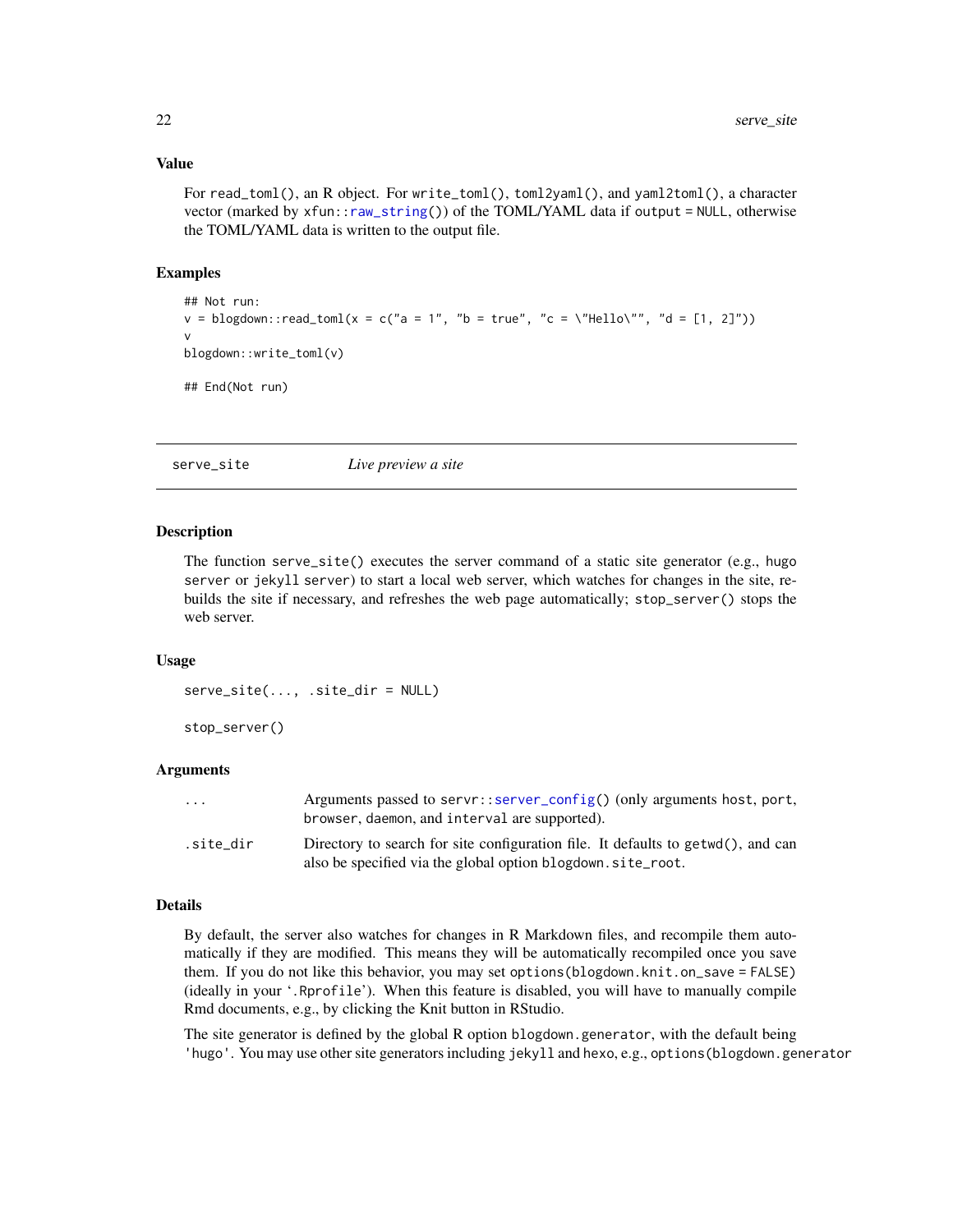#### <span id="page-22-0"></span>shortcode 23

= 'jekyll'). You can define command-line arguments to be passed to the server of the site generator via the global R option blogdown.X.server, where X is hugo, jekyll, or hexo. The default for Hugo is options(blogdown.hugo.server =  $c('-D', '-F', '--navigateToChanged'))$  (see the documentation of Hugo server at [https://gohugo.io/commands/hugo\\_server/](https://gohugo.io/commands/hugo_server/) for the meaning of these arguments).

#### **Note**

For the Hugo server, the argument --navigateToChanged is used by default, which means when you edit and save a source file, Hugo will automatically navigate the web browser to the page corresponding to this source file (if the page exists). However, due to a Hugo bug ([https://](https://github.com/gohugoio/hugo/issues/3811) [github.com/gohugoio/hugo/issues/3811](https://github.com/gohugoio/hugo/issues/3811)), this automatic navigation may not always work for R Markdown posts, and you may have to manually refresh your browser. It should work reliably for pure Markdown posts, though.

shortcode *Helper functions to write Hugo shortcodes using the R syntax*

#### Description

These functions return Hugo shortcodes with the shortcode name and arguments you specify. The closing shortcode will be added only if the inner content is not empty. The function shortcode\_html() is essentially shortcode(.type = 'html'). The function shortcodes() is a vectorized version of shortcode(). The paired functions shortcode\_open() and shortcode\_close() provide an alternative method to open and close shortcodes, which allows inner content be processed safely by Pandoc (e.g., citation keys in the content).

# Usage

```
shortcode(.name, ..., .content = NULL, .type = "markdown")
shortcode_html(...)
shortcodes(..., .sep = "n")shortcode_open(...)
```
shortcode\_close(...)

#### Arguments

| .name    | The name of the shortcode.                                                                                                            |
|----------|---------------------------------------------------------------------------------------------------------------------------------------|
| .        | All arguments of the shortcode (either all named, or all unnamed). The<br>arguments of all other functions are passed to shortcode(). |
| .content | The inner content for the shortcode.                                                                                                  |
| .type    | The type of the shortcode: markdown or html.                                                                                          |
| .sep     | The separator between two shortcodes (by default, a newline).                                                                         |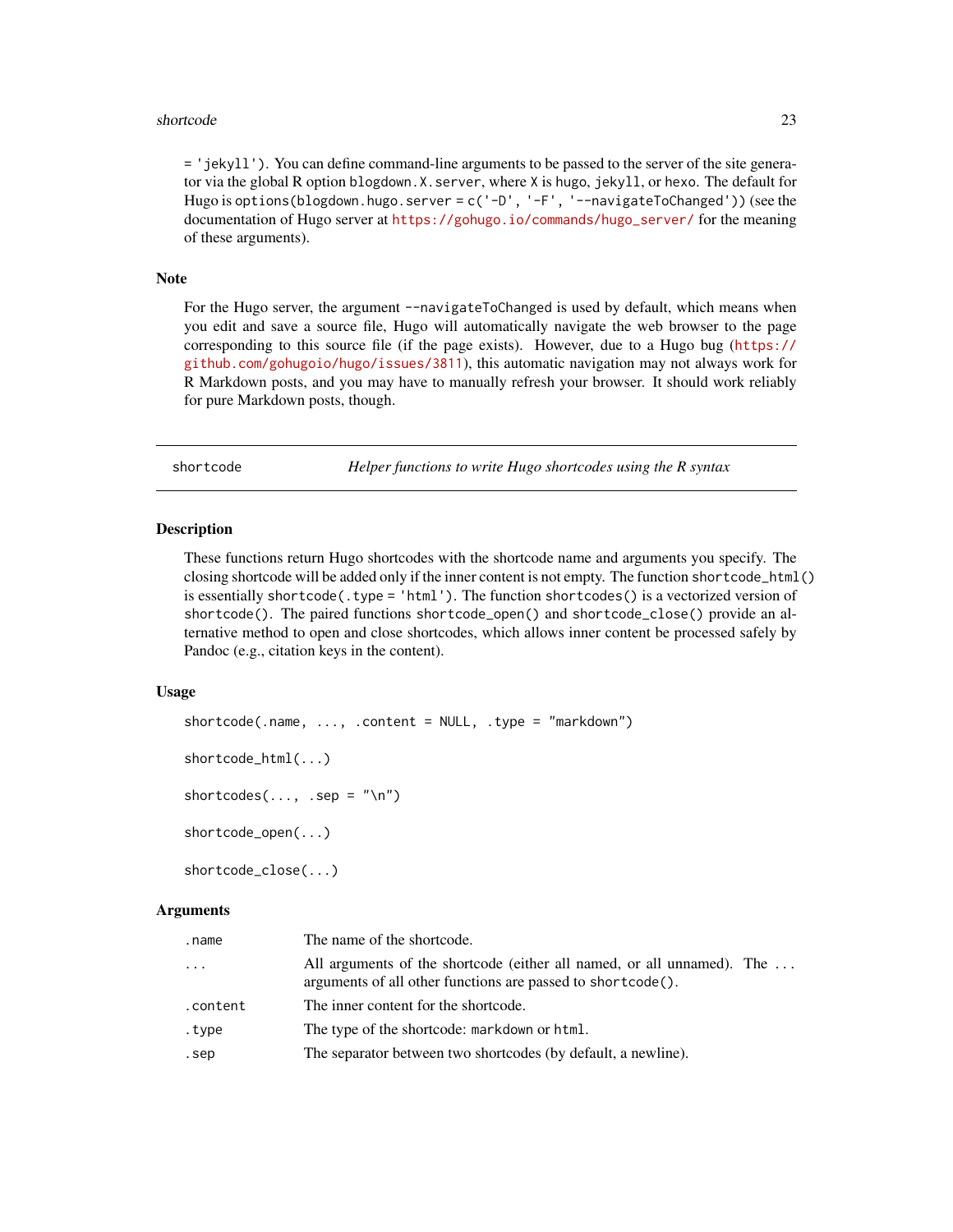# Details

These functions can be used in either knitr inline R expressions or code chunks. The returned character string is wrapped in htmltools:[:HTML\(](#page-0-0)), so **rmarkdown** will protect it from the Pandoc conversion. You cannot simply write {{< shortcode >}} in R Markdown, because Pandoc is not aware of Hugo shortcodes, and may convert special characters so that Hugo can no longer recognize the shortcodes (e.g.  $\le$  will be converted to  $< 1$ ,).

If your document is pure Markdown, you can use the Hugo syntax to write shortcodes, and there is no need to call these R functions.

# Value

A character string wrapped in htmltools::HTML(); shortcode() returns a string of the form {{% name args %}}, and shortcode\_html() returns {{< name args >}}.

# Note

Since Hugo v0.60, Hugo has switched its default Markdown rendering engine to Goldmark. One consequence is that shortcodes may fail to render. You may enable the unsafe option in the configuration file: <https://gohugo.io/getting-started/configuration-markup/#goldmark>.

# References

<https://gohugo.io/extras/shortcodes/>

# Examples

library(blogdown)

```
shortcode("tweet", user = "SanDiegoZoo", id = "1453110110599868418")
# multiple tweets (id's are fake)
shortcodes("tweet", user = "SanDiegoZoo", id = as.character(1:5))
shortcode("figure", src = "/images/foo.png", alt = "A nice figure")
shortcode("highlight", "bash", .content = "echo hello world;")
shortcode_html("myshortcode", .content = "My <strong>shortcode</strong>.")
shortcode_open("figure", src = "/images/foo.png")
```

```
# This inner text will be *processed* by Pandoc, @Smith2006
shortcode_close("figure")
```
<span id="page-23-0"></span>